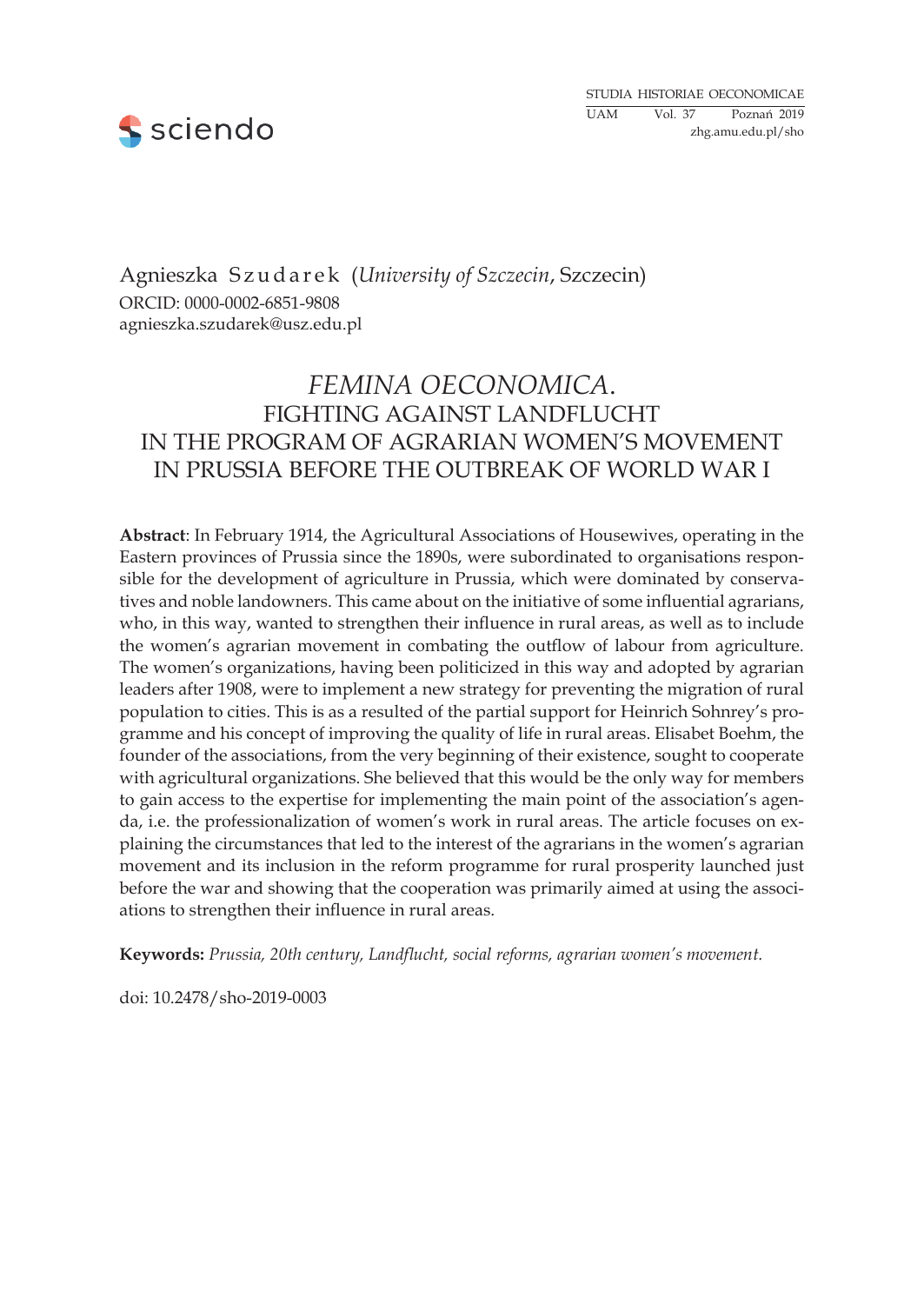### INTRODUCTION

In previous studies on the outflow of agricultural workers from the Eastern agrarian provinces of the Prussian state at the turn of the 19th and 20th centuries (Landflucht), several issues have been discussed. These were mainly: the directions and intensity of the migration of rural population, the situation of peasants and seasonal workers as well as the actions of the authorities and landowners to prevent labour shortages in rural areas. The latter issue was discussed, mainly, in the context of the so-called internal colonization and repressive legislation against workers who broke off contacts and abandoned work in rural estates [Stępiński W. 1995: 70–91; Szudra D. 2005: 39–45; Wajda K. 1968a: 573–588, 1968b: 24– 40, 1969; Drewniak B. 1966; Roller K. 1994; Brożek A. 1989; Chojecki D. K., 2019: 83–122]. German historian Georg Stöcker added another issue to the list. Examining the activities of Heinrich Sohnrey and the functioning of the Deutscher Verein für ländliche Wohlfahrts- und Heimatpflege – the German Association for Rural Welfare and Homeland Maintenance (established in 1896 on his initiative, but also with great support from the Prussian Landwirtschftsministerium – the German Ministry of Agriculture), pointed out that in the run-up to World War I it was no longer legislation but social reforms and measures to improve living conditions in the countryside that were supposed to prevent farm workers from migrating to cities. This issue was one of the elements in the discussion on the place of rural economy in the politics of a state undergoing industrialization. It also inspired the scientific interest in the situation of male workers (e.g. Count Theodore von der Goltz's, Max Sering's and Max Weber's surveys and analyses) and female workers from rural areas [Roller K. 1994]. It was also connected with the welfare policy (German: Wohlfahrtspolitik) introduced in the Wilhelm Reich since the end of the 19th century. This policy was primarily an educational and upbringing project, which aimed, among other things, to disseminate knowledge among workers in the field of hygiene, health as well as proper functioning of the household, including the upbringing and education of children. These activities were supported by a number of associations, including religious ones, which created organisational solutions to develop this form of self-help. Although they were connected with the transformation of Germany into a modern welfare state, they were likewise accompanied by a broader context connected with the assumptions of the national economy and the debate on the economic value of man [Vögele J., W. Woelk W. 2002: 123-9].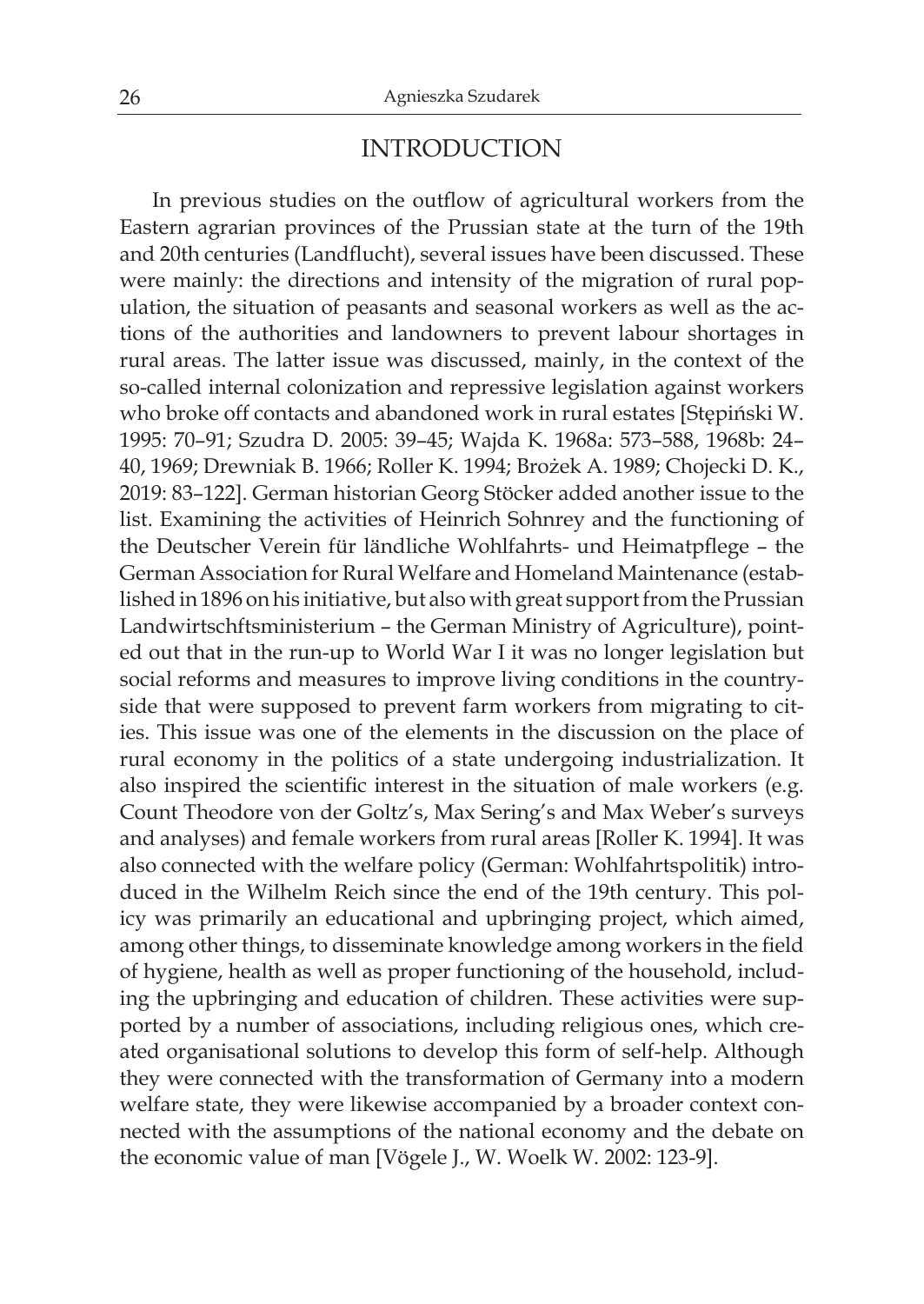## RESEARCH CONTEXTS AND OBJECTIVES

As Georg Stöcker points out, the programme of social reforms in rural areas was formulated at the end of the 19th century and was supported by the Prussian Ministry of Agriculture just before the end of the century. Agrarian, conservative elites from the Eastern provinces of the Prussian state (especially from the provinces of East Prussia, West Prussia, Pomerania, Brandenburg) did not support it until around 1908. At that time, at least, some of the landowners finally found out that the restrictive legislation would not be able to prevent the depopulation of rural areas, and that relying on the work of nationally foreign seasonal workers would not bring the expected results. The essence of the new approach to counteracting Landflucht was to value the agrarian world and design actions aimed at building emotional bonds between rural inhabitants and their birthplace, alleviating antagonism between landowners and small peasants as well as workers and to improve the quality of life in the countryside. The aim was not only to eliminate the causes of poverty, but, above all, to raise the standard of living in such a way that it did not differ so drastically from what a modern industrial city offered. Sohnrey himself was an opponent of cities as a form of collective life organisation. He believed that they accumulated all the negative effects of the progress of civilization, including the eradication of morals [Stöcker G. 2011: 57-68]. The vision of a better and prosperous life in the rural areas and, as Max Weber puts it, the possibility of "climbing into the peasantry" was to prevent the so-called free labourers (German: freie Arbeiter), bailiffs (German: Insten) and homeworkers (German: Häusler) from moving to the cities. It was from among these groups that hired day-labourers (German: Tagelöhner), working in landed estates or for rich peasants, were recruited. Limiting migration to cities would, as it was believed, result in a lower demand for Polish seasonal workers from the territories annexed by Russia and Galicia, which, due to the growing nationalist moods, was to be of key importance for the defence of German interests in the East. It was also hoped that in this way, German settlers would be attracted to the East Prussian village within the framework of the so-called internal colonization (German: innere Kolonisation) [Stöcker G. 2011: 90-4, 106, 120-21; Vonderach G. 2015: 36-8].1

<sup>&</sup>lt;sup>1</sup> For a more detailed description of the different rural population groups see.: Szurgacz H. 2014: 68-71. Cf: Kizik E., 2015: 46-47, 57-68].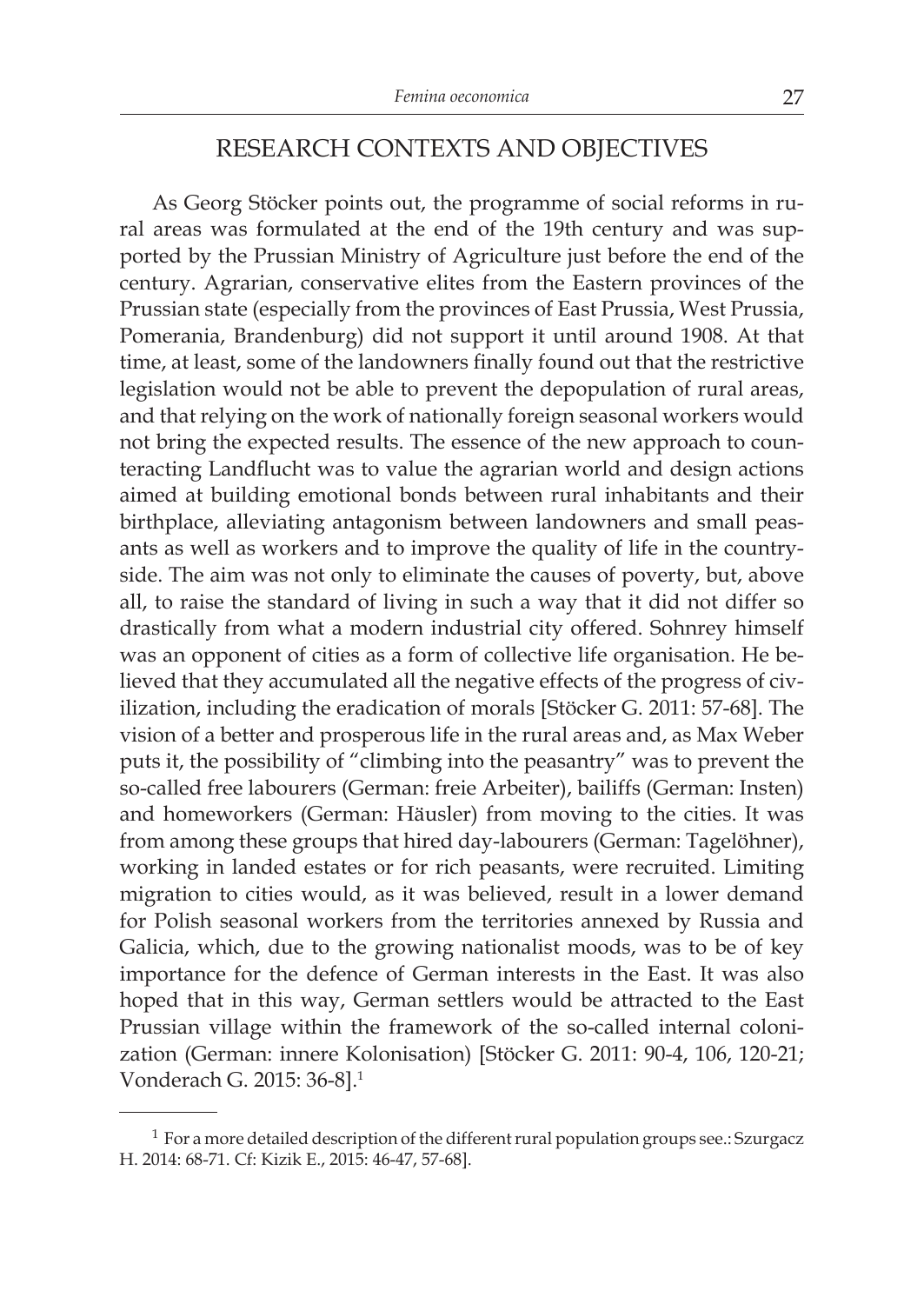The issues raised are still among the less studied problems of rural economy in the eastern provinces of the Prussian state. One of the gaps is the participation in the Agricultural Housewives' Associations (Landwirtschaftlicher Hausfrauenverein) welfare building program in Prussia, which was established in the late 19th century and developed in the following century, reaching its greatest prosperity in the times of the Weimar Republic [see: Jones E.B. 2009; Bridenthal R. 1984: 153-73; Bridenthal R. 1993: 375–405]. Their activity in the period before World War I was already the subject of research, however, initially in the context of connections with the bourgeois women's movement as well as with the German Conservative Party (German: Deutschkonservative Partei) and Prussian organisations influencing the agricultural economy [Schwarz Ch., Natzmer F. von 1998: 31-96; Schwarz Ch. 1990; Sawahn A. 2009]. The findings, so far, have shown that the women's agrarian movement was not autonomous and it developed, thanks to the support of parts of the East Prussian agrarians headed by the influential Conrad von Wangenheim. On his initiative, in February 1914, the Agricultural Housewives Associations were subordinated to the Prussian Board of Agriculture (German: Königlich-Preußisches Landesökonomiekollegium), which had the status of an advisory body to the Prussian Ministry of Agriculture, and then they became incorporated into the structures of the Chamber of Agriculture (German: Landwirtschtskammer) operating in individual provinces of the state. In this way, the associations were politicized, as they took on the character of female annexes to these institutions, which was part of the pattern of mobilization of women characteristic of conservative and patriotic-nationalist circles in Wilhelm Germany [Süchting-Hänger A. 2002: 67-70].

The level of cooperation was to be based, primarily, on the concept of professionalization and, therefore, also on the productivity of rural women regardless of their social affiliation as formulated by the women's agrarian movement. Its implementation, however, required access to agronomic expertise, which was at the disposal of agrarians affiliated to agricultural organisations. Initially, however, they distanced themselves from cooperating with women, especially as some of the activists cooperated with the moderate bourgeois women's movement. The aim of the article is to demonstrate that the above-mentioned integration of Agricultural Housewives Associations with organisations responsible for agricultural policy in Prussia was possible only when some influential agrarians saw them as a tool for combating the outflow of labour from rural areas within the framework of the programme for improving living conditions in ru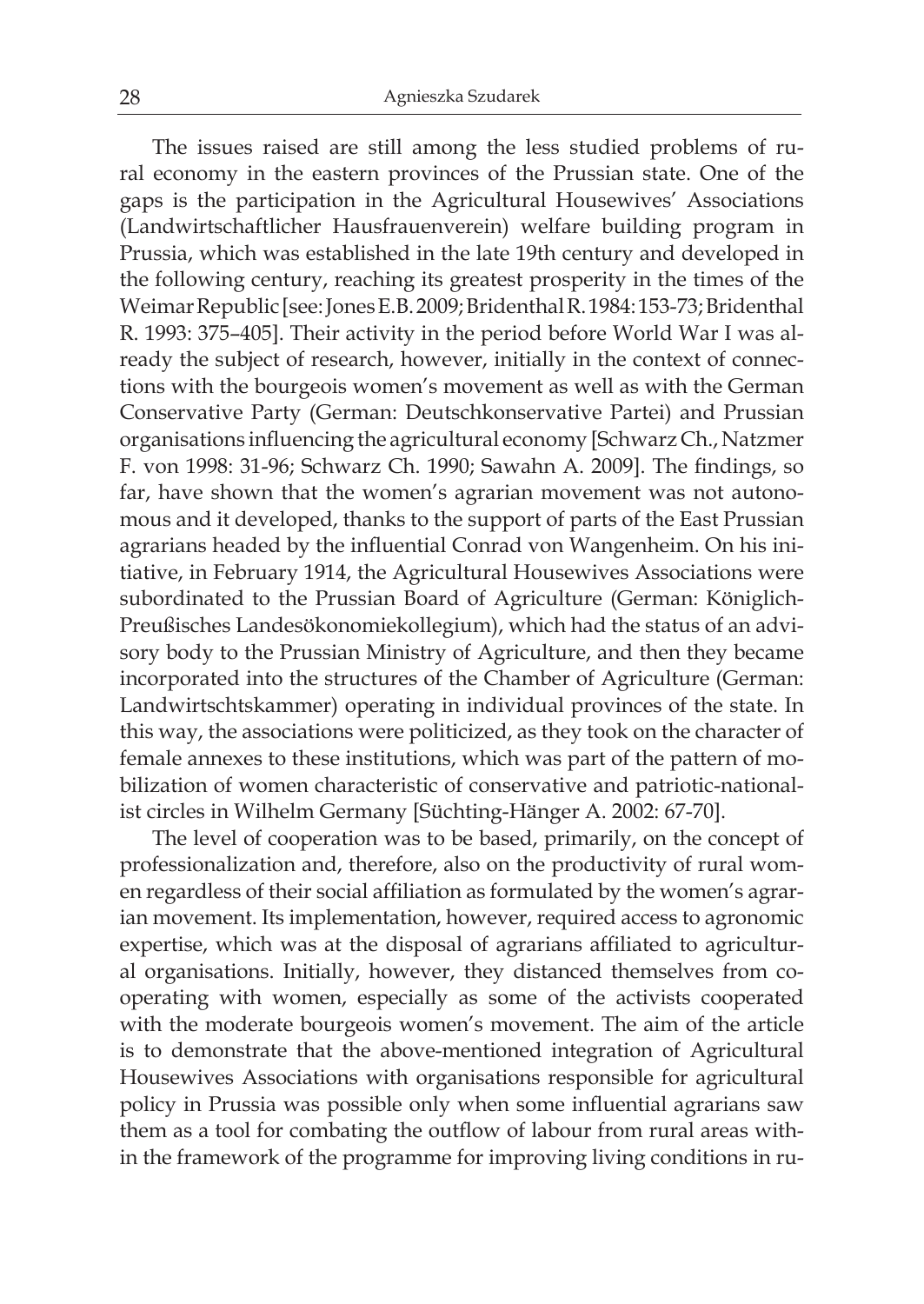ral areas. This was reflected in the fact that at the beginning of 1914, the statutes of the associations were supplemented with a provision on their involvement in the fight against Landflucht. Benefits resulting from the productivity of women under the agrarian control, bearing in mind their interests, meant that women were allowed to feminise certain branches of production in rural areas and build a female autonomous field of activity.

The research is based on archival materials regarding cooperation of Agricultural Housewife Associations with the Ministry of Agriculture and agrarian organizations, speeches by Elisabet Boehm, the founder of the associations, as well as articles published in the bi-weekly "Die Gutsfrau. Halbmonatschrift für die gebildeten Frauen auf dem Lande", which have been published since 1912 and associated with the agrarian women's movement [Sawahn A. 2009: 80].

# THE AGRARIAN WOMEN'S MOVEMENT IN PRUSSIA AND THE PROFESSIONALIZATION OF WOMEN'S WORK IN RURAL AREAS

The first Agricultural Housewives' Association was founded in 1898 in Rastenburg (nowadays Kętrzyn), East Prussia. It initiated the development of the agrarian women's movement, which has gradually increased its reach to all of Prussia, and subsequently the whole of Germany after 1918, thus, becoming one of the largest women's organizations in the Weimar Republic. The expansion of its structures in the early part of the 20th century was slow and did not herald the later successes, which began during the years of the First World War. Elisabet Boehm of Lamgarben (now Garbno), the originator and leader of the movement, as well as the initiator of the network of associations in the various provinces of Prussia, had to struggle with a number of difficulties. These difficulties were related to the prejudices of the women themselves against the forms of their activity propagated by the associations. Also, the East Prussian agrarians were negative towards the Agricultural Housewives' Associations, because they proclaimed the necessity for women's involvement in some sectors of rural economy, which they considered to be solely the domain of men. The main idea around which the program of associations founded on the models of the organization operating in Rastenburg was built, was to enhance the value of women's activities in rural households. E. Boehm believed that they should be regarded as work that could boost the fami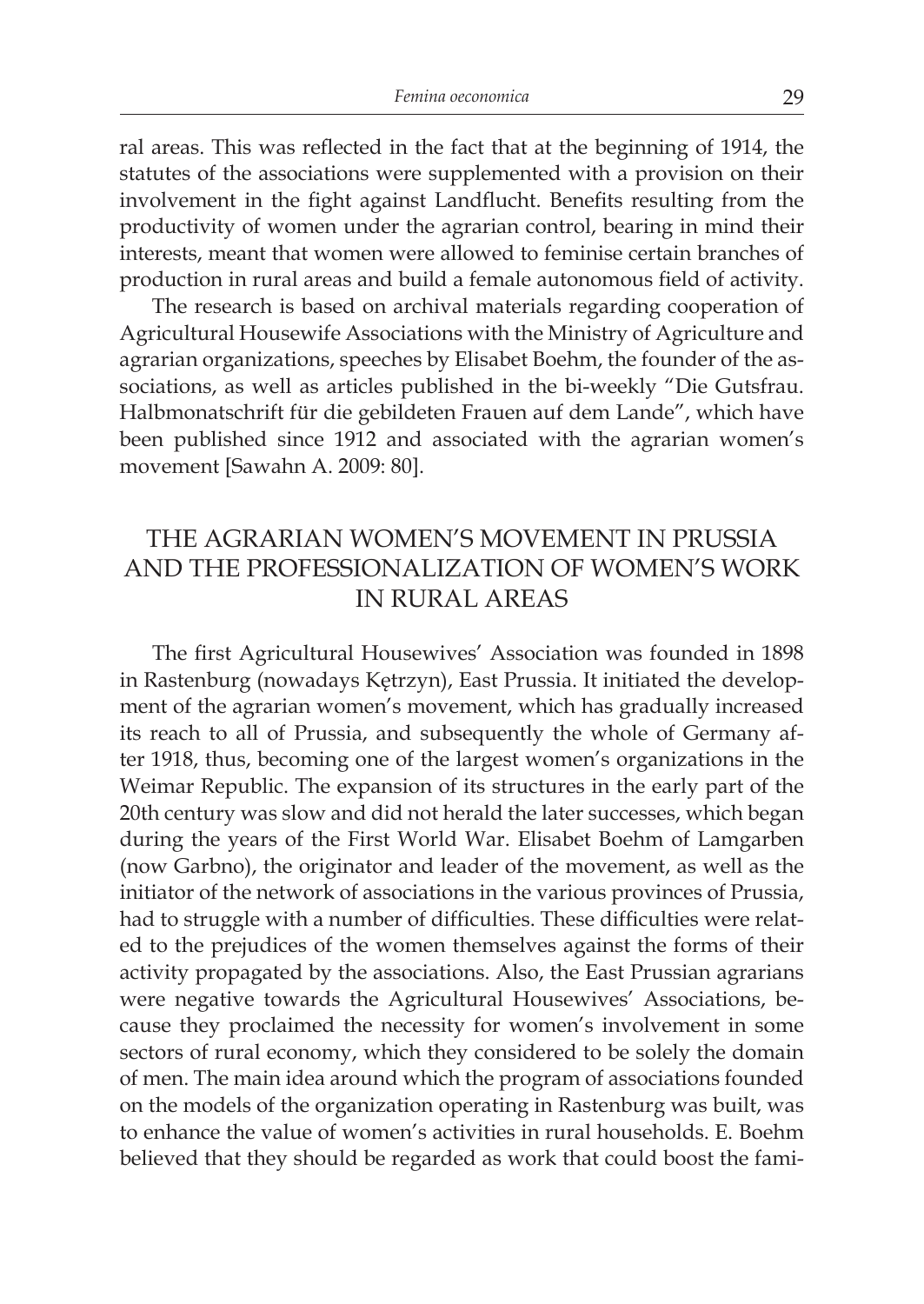ly's income. This, however, required professional preparation, which, by the way, was necessitated by scientific and technical progress at the turn of the 19th and 20th centuries. Domestic work, elevated to the rank of a profession, opened the way to employing women in other households as qualified housewives [Boehm E. 1941: 16-24].

The professionalisation of female occupations in a rural household was also linked to the monetisation of the effects of women's work. Food and other products produced by housewives were therefore no longer just for the needs of the family. All surpluses were sold in towns, at associations' outlets (Verkaufsstellen).<sup>2</sup> The productivity of women was also associated with the extension of their tasks in a rural household. E. Boehm promoted and successfully implemented the inclusion of vegetable farming, fruit farming, beekeeping, and especially poultry breeding based on scientific foundations, into the scope of women's duties. The exceptional character of the Agricultural Housewives' Associations was also evident in other fields. The new vision of women's tasks in rural areas concerned both wives of landowners and women from peasant families and farm workers. In the associations, they were to cooperate across social divisions and, what is more, to invite women from middle and higher social strata of cities to cooperate [Schwarz Ch., Natzmer F. von 1988: 31-2]. The task of the latter was to run sales points of goods produced in rural areas in cities, which was connected with the necessity of their further education in the field of agricultural production. In this way, the founder wanted to overcome the antagonism between the city and the countryside and build understanding and respect for the work of rural women. According to E. Boehm, this concept proved its worth, which was to be confirmed by the social structure of the members. According to the data quoted by her, in 1911 in East Prussia, there were about 1,200 women living in towns and 1,200 women living in rural areas, half of whom were to be associated with large landownership and half with the peasant status. Although, these figures may give rise to justified doubts, they nevertheless reflect a certain tendency that also confirmed by later statistics [Boehm-Lamgarben E. 1912b: 243; Sawahn A. 2009: 70].

The model of women's activity promoted by E. Boehm meant a new conceptualization of the role of rural women, which apart from the traditional care of the family (*femina domestica*), and in the case of peasant women and female workers, the obligation to participate in field work, includ-

<sup>&</sup>lt;sup>2</sup> On the organisation and functioning of outlets see: Schwarz Ch. [1991:19-22].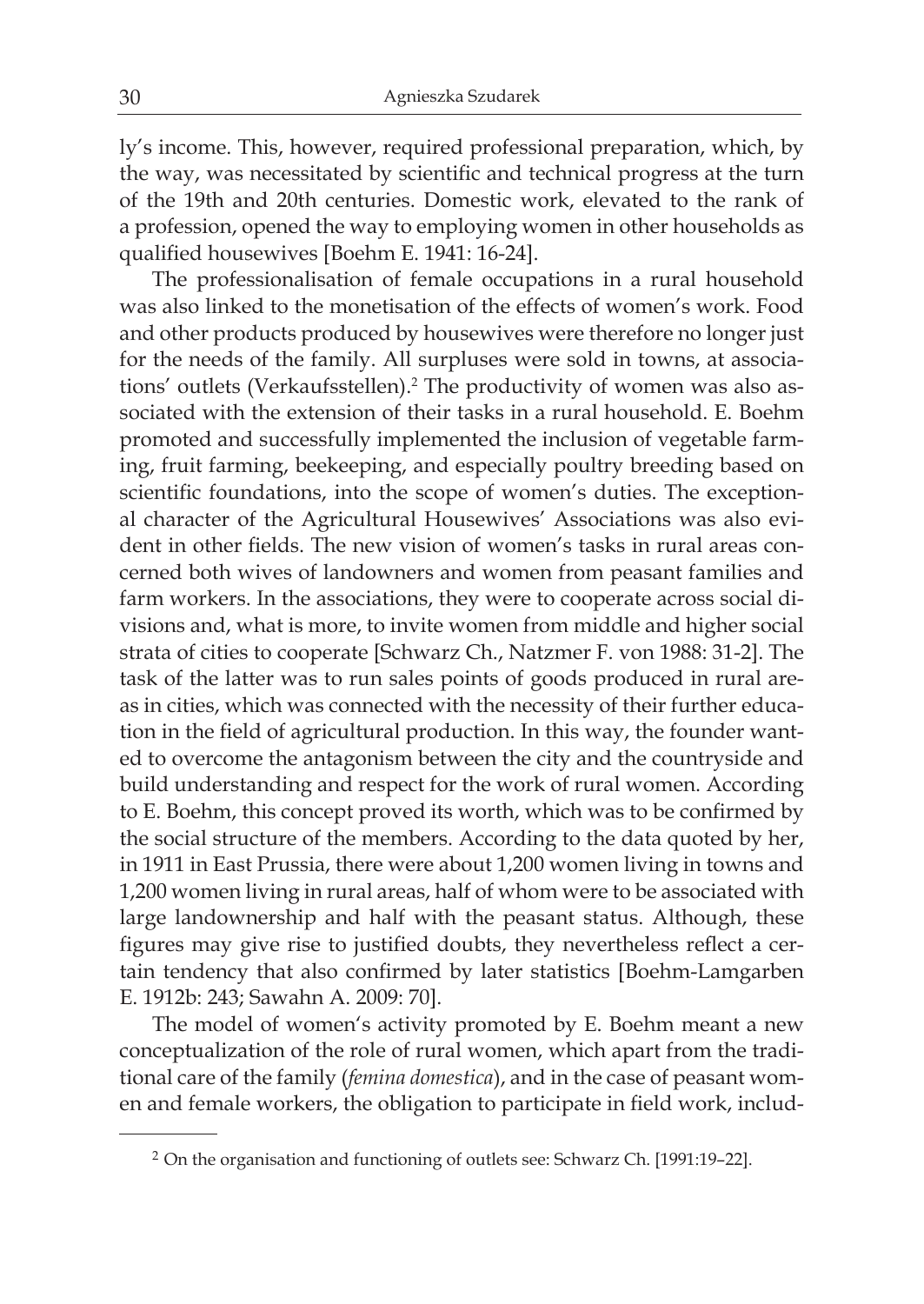ed also economic, rationalised and profit-oriented activity requiring the use of the *homo oeconomicus* logic. Thus, in this way, a model of a farming woman guided by market rationality, autonomous in the areas of rural economy taken over by her and linked by partnerships with men managing other areas of agricultural production was formed. However, the realization of the *femina oeconomica*<sup>3</sup> concept required additional education and access to expertise in agronomy and breeding, which at the turn of the 19th and 20th centuries modernized agricultural production. In practice, this meant the necessity of cooperation with landowners gathered in agricultural associations that were engaged in the promotion of modern forms of farming, as well as Agricultural Chambers supporting scientific and technical progress in rural areas operating in particular provinces and, since the end of the 19th century, setting up itinerant household schools for girls from peasant families and agricultural workers [see: Steinbeck N. 1997: 217–227; Frick I. 1913: 50–51]. This approach was also part of the process of mobilizing the entire society to work for the state, which was visible in imperial Germany. It was also an attempt to mitigate the antagonism visible in Prussia between the city and the countryside, which was the result of the rivalry between the agrarian world of the past and modernity, whose symbol became an industrial city.

Professionalisation of women's tasks in the household was not an original idea of E.Boehm. Already in the 1870s, the first associations of this type of activity were established. However, they were addressed to the representatives of the bourgeoisie and did not have such a social and economic program as the Agricultural Housewives' Association. However, they pointed to the growing importance of rationalised household management for the identity of middle and upper class women. Expert preparation in this field became also one of the slogans of the moderate bourgeois women's movement, whose activists wanted to expand the possibilities of women's professional work. What is more, at the beginning of the 20th century, proper preparation for domestic duties was also interpreted as a patriotic duty of women. It became a guarantee for the proper functioning of families that enabled them to provide the state with healthy and full-fledged recruits. From the point of view of the interests of a militarised state, this was par-

<sup>&</sup>lt;sup>3</sup> This concept functions in the feminist economy, but in this case it does not refer to its theoretical background, but only to constitutive features determining the motivation for economic activity of women [see: Krzyżanowska N. 2013: 185-90; Rogowska B. 2018: 201–209].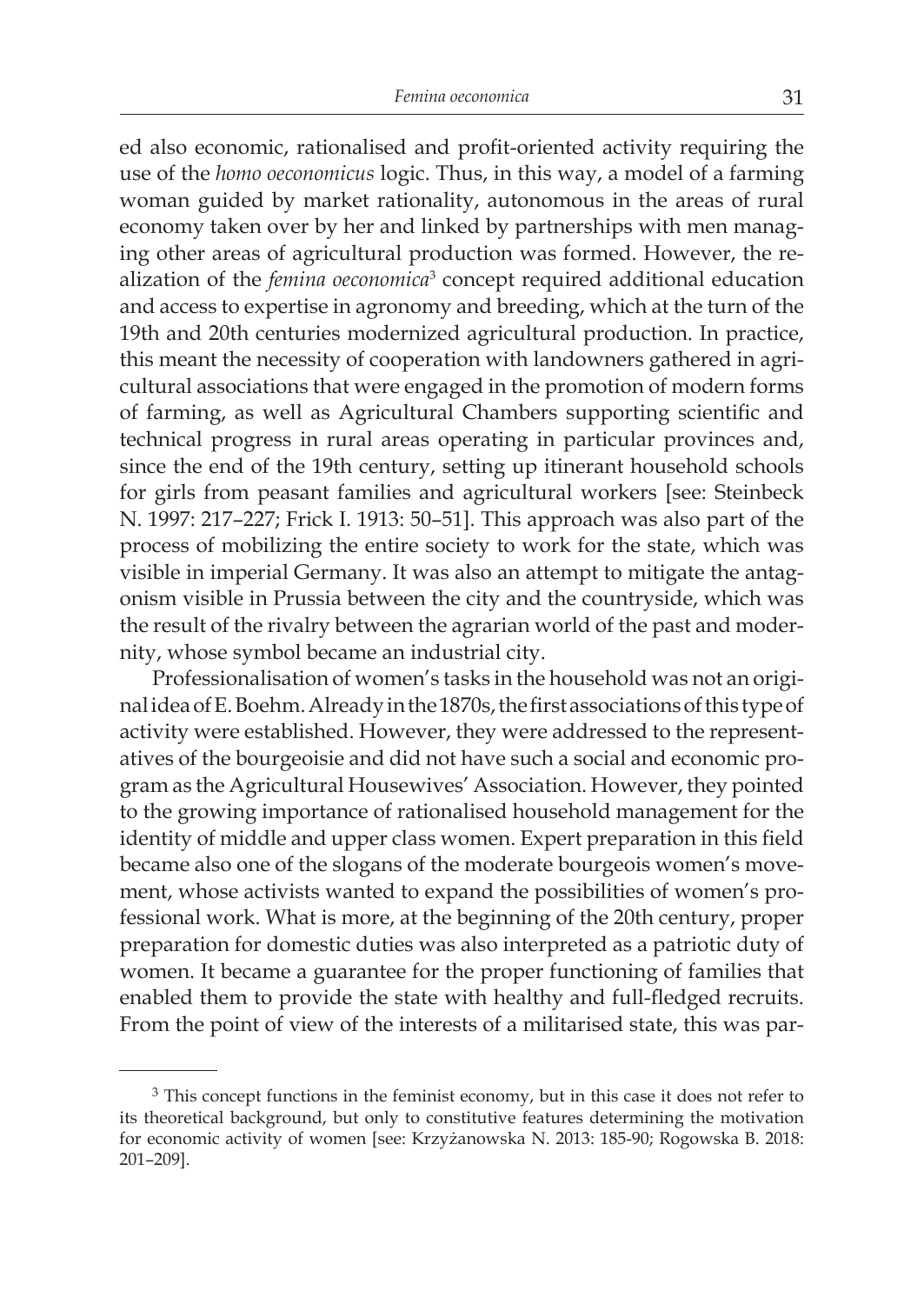ticularly important, as was the inclusion of women in the process of food production. Some activists also popularised the view that annual training in a household school should be a compulsory element in the education of girls – so called women's year of service (German: Frauendienstjahr), comparable to an annual military service for men [Sawahn A. 2009: 59, 252]. Such a postulate was formed by Ida von Kortzfleisch, founder of rural household schools affiliated in the so-called Reifensteiner Association (German: Reifensteiner Verband). She started her work for the professionalization of the rural household at the same time and independently of E. Boehm. Despite the initial difficulties, the two activists started to work together in the early years of the 20th century. The founder of the agrarian women's movement sought cooperation with I. von Kortzfleisch, counting on her help with setting up a farmstead school for girls, which would act as an institution of the Agricultural Housewives' Associations. She managed to implement this plan. The school, named Kronprinzessin-Cecilien Schule, was founded near Königsberg (now Kaliningrad) in East Prussia in 1912 [Schwarz Ch. 1991: 33-7]. At that time, the associations had already formed an extensive network extending far beyond East Prussia. From the beginning of the 20th century, they were established in West Prussia, in the provinces of Pomerania, Poznań and Brandenburg, as well as Silesia and Schleswig-Holstein. Like other women's organisations, they merged into associations. The first one was the Agricultural Housewives' Association of East Prussia (Ostpreussischer Verband der Landwirtschaftlichen Hausfrauenvereine), founded at the turn of 1904 and 1905, which included 14 associations with 860 members. Others were established in the provinces: West Prussia, Pomerania and Schleswig-Holstein with a total of 59 organisations. In February of 1914, they merged into the national Prussian Federation of Agricultural Housewives' Associations (German: Preußischer Landesverband Landwirtschaftlicher Hausfrauenvereine), headed by E. Boehm. The statute adopted at that time, apart from educating women in professional household management and running sales points of agricultural products in towns, also mentioned a new additional point, i.e. preventing the outflow of people from rural areas [GStA PK<sup>4</sup>, I. HA Rep. 87 B, Nr. 20546: 28, 31; Sawahn A. 2009: 67].

<sup>4</sup> Geheimes Staatsarchiv Preußischer Kulturbesitz Berlin-Dahlem, I. HA Rep. 87 B, Nr. 20546 (hereinafter: GStA PK).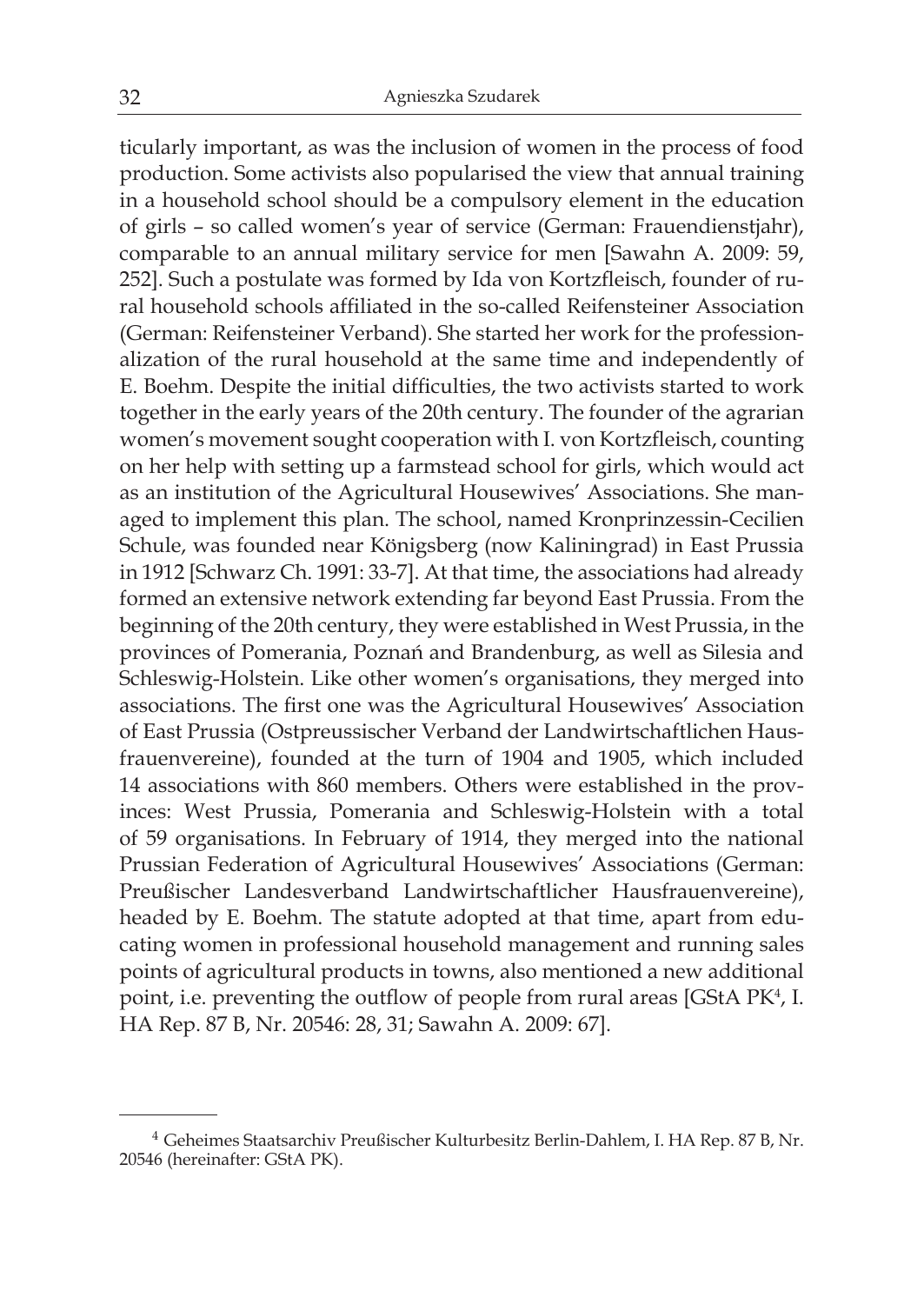# OUTFLOW OF WOMEN FROM THE COUNTRYSIDE – SEARCHING FOR CAUSES AND REMEDIES

The lack of young women in rural areas at the turn of the 19th and 20th centuries was increasingly acute and was one of the subjects discussed during the debates of provincial Agricultural Chambers, including Stettin (now Szczecin) [Buchsteiner I. 1996: 75; Stępiński W. 1995: 90]. The shortage of labour in agriculture did not concern only women. It was an important problem in the eastern provinces of Prussia. It resulted from migration of people from lower social strata of the rural population who did not benefit from agrarian reforms, to cities. The processes of industrialization and urbanization created an opportunity for a higher status. Studies to date show that at the end of the century, there were mainly female servants from landed estates and peasant farms, looking for work in the cities as maids, who moved from rural areas in the eastern part of the country to the cities. After 1907, there were also rural female workers<sup>5</sup> among the migrant women hoping to find better paid employment in industry [Knapp U. 1984: 7-8; Drewniak B. 1966: 64-5]. According to Brigitte Kerchner and Kathrin Roller, this *exodus* was a manifestation of their rebellion against the difficult working conditions and patriarchal character of the service, as well as an expression of their aspiration for independence, greater social security and social prestige. Migrations were, therefore, a form of grassroots agrarian protest expressed by a passive refusal to work and to leave the countryside [Kerchner B. 1992: 237; Roller K. 1994: 134-7]. Hence, there was a shortage of women in rural areas for ancillary and servant work, as well as seasonal work, such as reaping or potato harvest. This issue did not only have an economic dimension, but a demographic and national one as well. Migrations of women from rural areas contributed to a decline in birth rate and this made it attractive for seasonal workers coming from, among others, Polish lands, to get married in the eastern provinces of Prussia. This meant mixed marriages, which aroused fears of polonization of villages and the spread of Catholicism [Roller K. 1994: 132–33; *Ergebnisse…*1914: 189].

The outflow of female labour to cities was such an important problem that it also became the subject of a survey conducted by the Standing

<sup>5</sup> The category of rural female workers included: contract workers, free day workers, servant girls in the manor, nomadic workers and girls and young women from small peasant farms [see: *Ergebnisse…*1914: 189].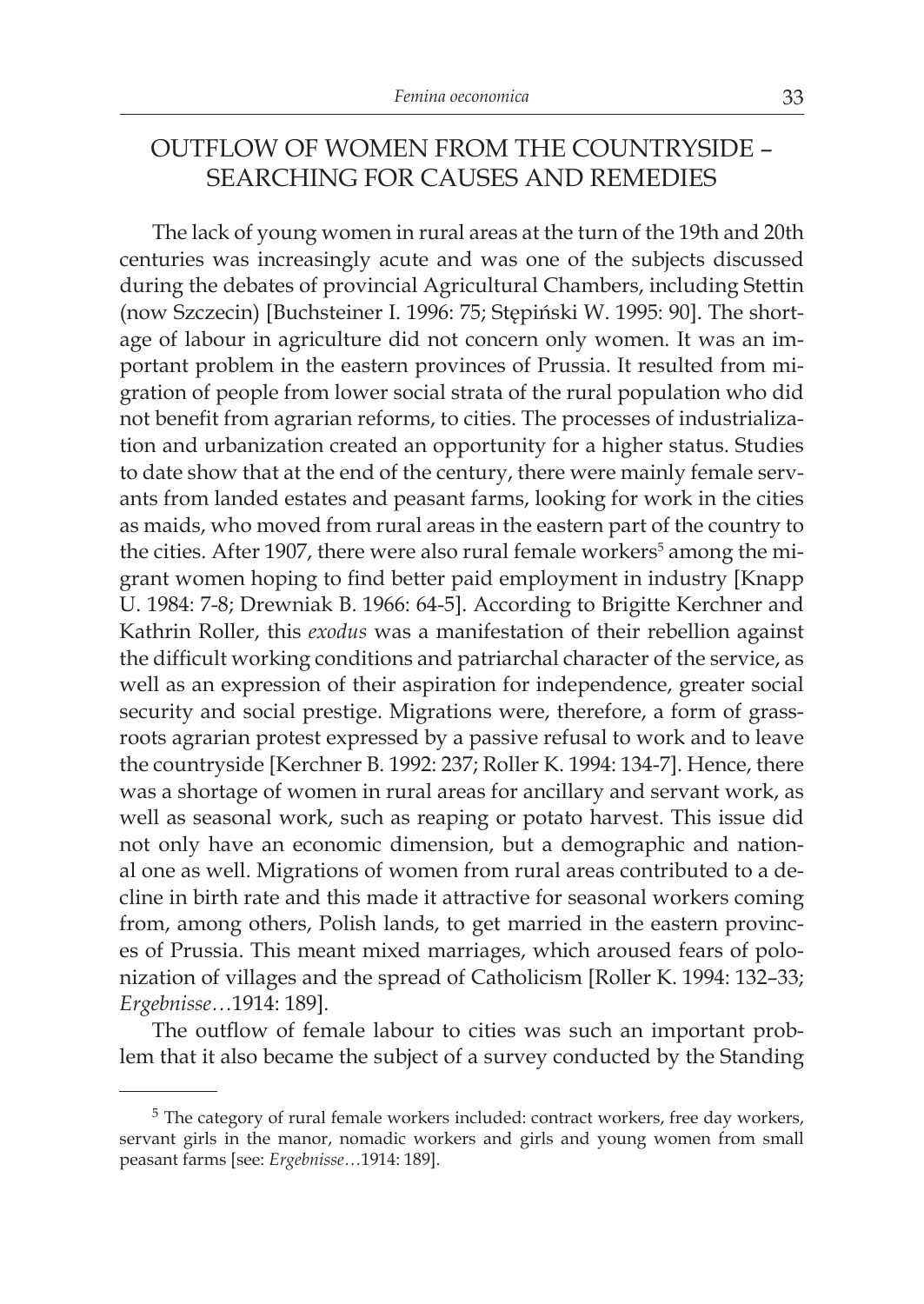Committee on Improving the Interests of Women Workers (German: Ständiger Ausschuß zur Förderung der Arbeiterinnen-Interessen), established in 1906. It was created by women activists connected with circles of social reformers and was headed by Margarete Friedenthal [Wörner-Heil O. 2010: 292-300]. The first results of the research were presented as early as 1912. They showed that in the eastern provinces of Prussia, the reason for the migration of young women from rural areas was, primarily, due to the low prestige of work in agriculture, which meant that the actions so far taken to retain women in rural areas had not touched the essence of the problem [Putlitz F. E. zu 1912: 87-8]. This was also confirmed by the poor results of the social programme implemented since the turn of the century by the Ministry of Agriculture and Agricultural Chambers. It was based mainly on establishing various forms of education for girls and women from peasant families and farm workers. It was assumed that appropriate education would prepare them for work and encourage them to stay in the countryside [Buchsteiner I. 1996: 73]. As indicated by the voices from the Chamber of Agriculture of West Prussia, these schools and itinerant winter courses acquainted rural residents with the principles of household management, but did not teach occupations related to rural life. As a result, young women, after gaining qualifications to run a household, were even more eager to go to the cities to join the services there [*Zum Unterricht…*1914: 140 -41].

In the face of these failures, the new concept of rural women offered by the Farm Housewives' Associations seemed to be the right solution for agrarists seeking for new solutions in the fight against Landflucht. The peasant woman as a *femina oeconomica* became, either a producer of cashflow food in urban sales outlets or a professional workforce employed outside the home, in gardening, vegetable production or poultry breeding. Thus, she contributed to the increase in the family's income or built the economic foundations for its future. She was properly educated and therefore prepared for her duties and could cooperate, in this respect, with representatives of rural elites. As E.Boehm noticed in the summer of 1914, the project of joint physical work of women high-born and those from the lowest social strata, built around identical tasks in the household, was supposed to enhance low-rated work in the countryside and to be a source of splendour and pride for female peasants and workers [Boehm--Haus Lamgarben E. 1914: 341-2]. However, it required the support of landowners and members of agricultural organizations, who had to see the Agricultural Housewives' Associations as a politically attractive partner.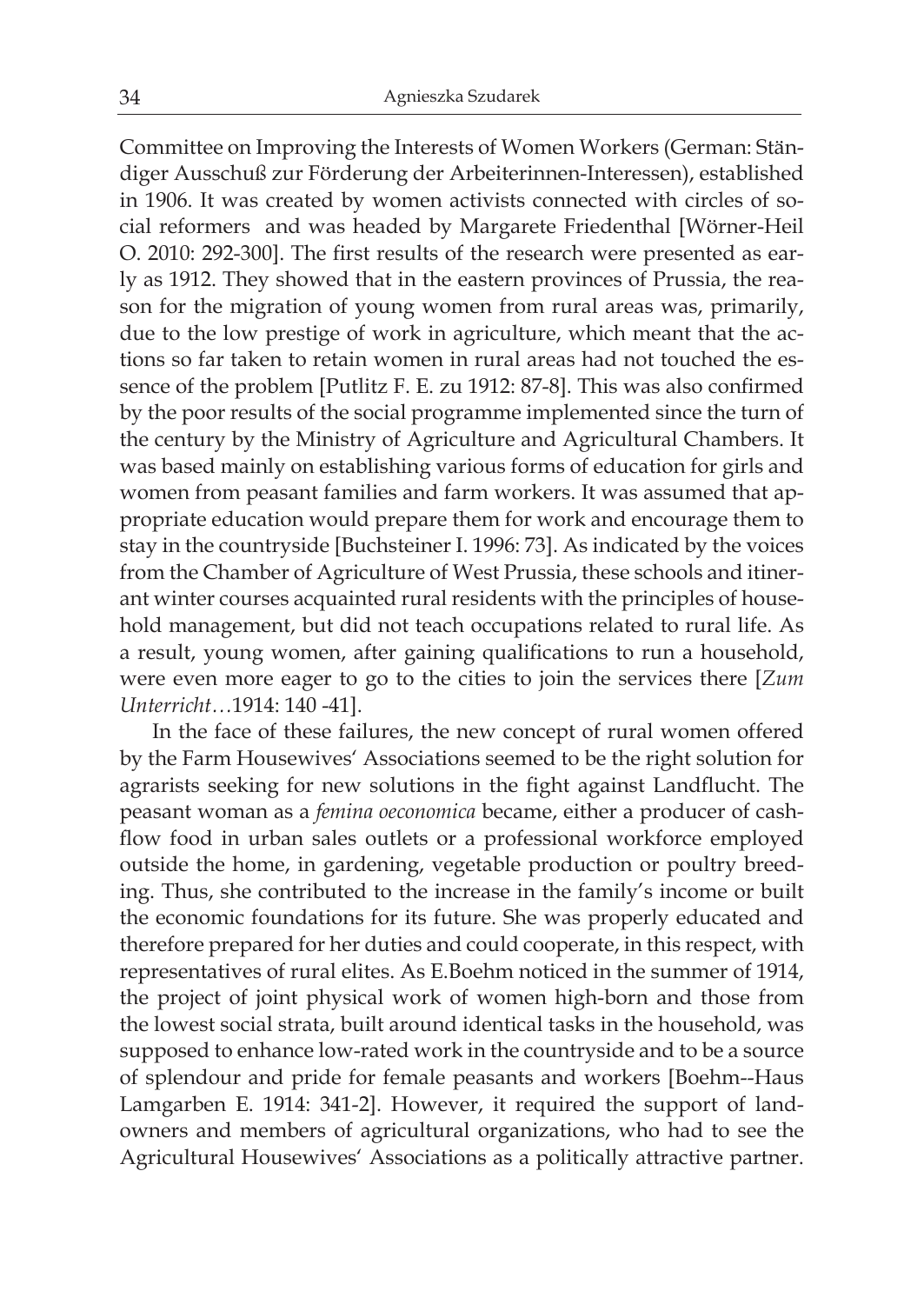## AGRARIANS – THE WAY TO COOPERATION

The establishment, at the beginning of 1914, of the Prussian Union of Agricultural Housewives' Associations could, seemingly, be seen as a sign of the strengthening of the agrarian women's movement. However, the associations were not yet numerous enough to create supra-provincial structures of which the founder was also aware [*Ueber die Gründung…*1914: 215]. They also had no wide support, neither among women, nor among landowners. They were too conservative for activists operating in cities and too innovative for women in rural areas. The owners of estates, on the other hand, were reluctant to accept the attempts of women to join the agricultural economy. Apart from East and West Prussia, associations were formed with difficulty and had only recently gained acceptance of some conservative-agrarian elites from the eastern provinces of the state in 1912. The consolidation of the agrarian women's movement was, therefore, primarily the result of the efforts of agrarianists gathered around the influential Conrad von Wangenheim, chairman of the Agrarian League (German: Bund der Landwirte) and a member of the board of the Chamber of Agriculture in Pomerania, as well as the policy of the German-Conservative Party [Wangenheim F. H. von 1934: 351-69; Koeller H. W. von 1999: 46-8; Buchsteiner I. 1996: 69–70]. As mentioned above, this led to the subordination of the associations to central agricultural organisations and, indirectly, to the state. However, this was only possible when the events of 1912 led the agrarians to see the multidimensional benefits of cooperation with women.

The first was the failure of the German-Conservative Party to represent their interests in the Reichstag elections in January of 1912. [Retallack J. N. 1988: 179-90]. The universal character of voting (in contrast to the census electoral law for the Prussian Landtag) resulted in the fact that part of the rural population supported social democratic candidates, which meant the loss of political influence in rural areas of eastern Prussia that were considered to be a German-conservative bastion. In these circumstance, the concept of transforming the party from an elitist into a mass party was developed. It, however, required tools that would allow for the possibility of rebuilding one's influence there, including influencing the women. In the literature on the subject so far, however, attention is drawn primarily to the contacts between conservative-agrarians and the German Evangelical Women's League (German: Deutsch-Evangelischer Frauenbund) [Heinsohn K. 2010: 30-4]. In addition to this organization, however, they were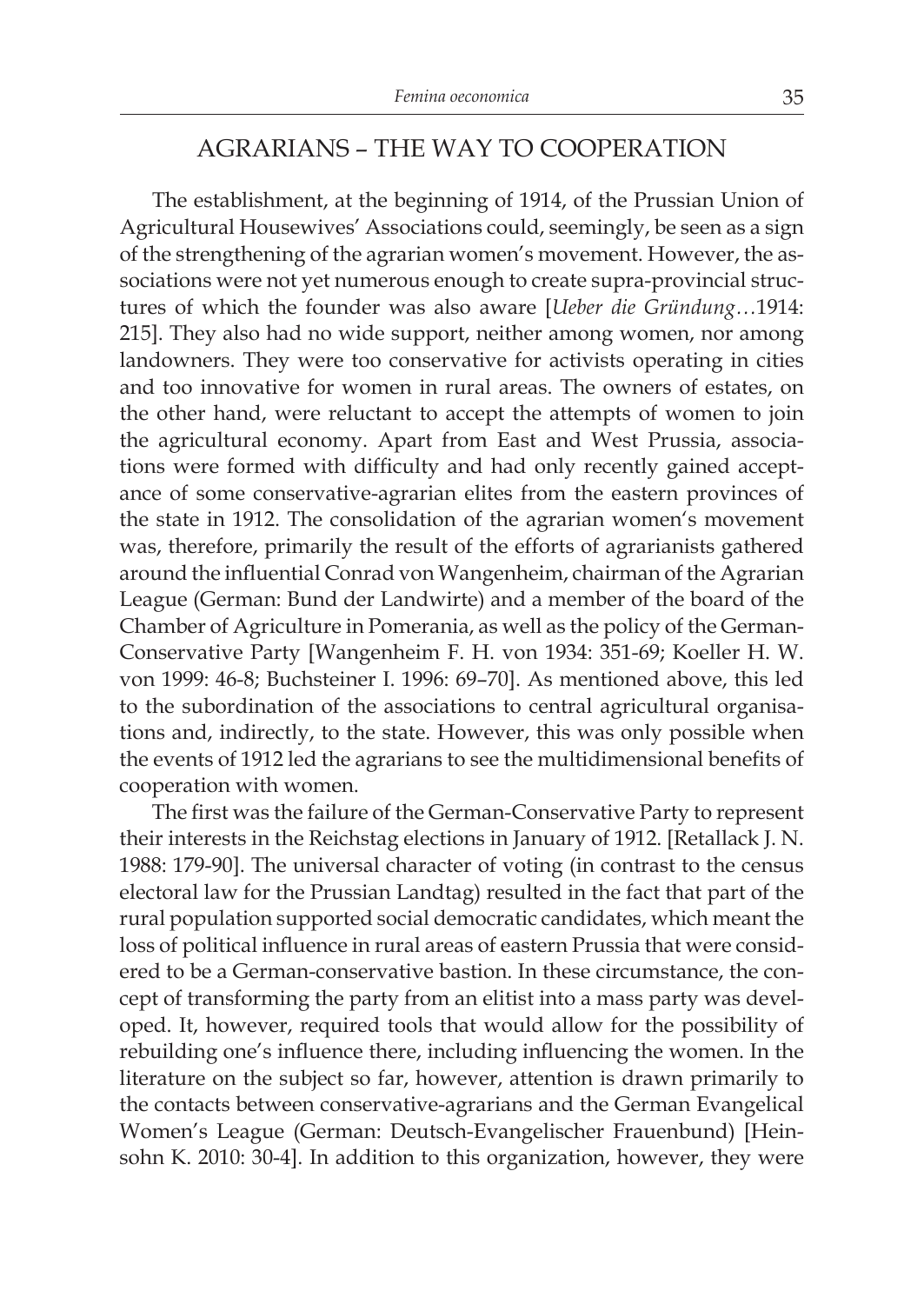also interested in the Agricultural Housewives' Associations, which appeared to be an excellent tool for strengthening the influence of peasants' and rural workers' families. The programme of the agrarian women's movement created an opportunity for building special relations between the local elite leaders of the associations and the rural women. The chairwomen were to be their mentors, showing their own example of how to modernise the household and professionally carry out rural women's activities. Conservative agrarians considered this cooperation as one of the ways to rebuild the old patriarchal relations between the manor and the countryside in a new and uncontroversial form. They also noted that by influencing the upbringing of the next generation through women, they can strengthen their desired image of the world and social relations among the rural population.

The E. Boehm associations would not have been noticed by the conservatives if it had not been for their current disrespectful attitude towards women's organisations. The exhibition, held in Berlin from 24 February to 27 March 1912, entitled "Women at home and at work" (German: Die Frau in Haus und Beruf) contributed significantly to this. It was organised by the Federation of German Women's Associations (German: Bund Deutscher Frauenvereine), the main association of the bourgeoisie women's movement. The exhibition was accompanied by a women's congress lasting several days at the turn of February and March [Heinsohn K. 2010: 26-32; Süchting-Hänger A. 2002: 82-4]. These events, however, were not an opportunity for women activists to claim their gender rights, even though the difficult situation of women working in both the lowest and upper social strata was discussed during the congress. The main aim of these events was to present the achievements of the movement in the field of women's education and professional activity and to make society aware of the many useful results it brings. The substantive and factual sessions illustrated by the exhibition were also to showcase the bourgeois women's movement as a reliable partner for cooperation in various social and educational undertakings. This opportunity was used by the Agricultural Housewives' Association who presented their achievements in a special pavilion, while E. Boehm discussed their character on the third day of the congress, drawing attention primarily to the contribution of women to the growth of income from agriculture and emphasizing the need to educate girls in this field [Boehm-Lamgarben E. 1912a: 88–100].

The exhibition was widely publicised in the press, not just in the local ones, thereby intriguing the politicians so much that they referred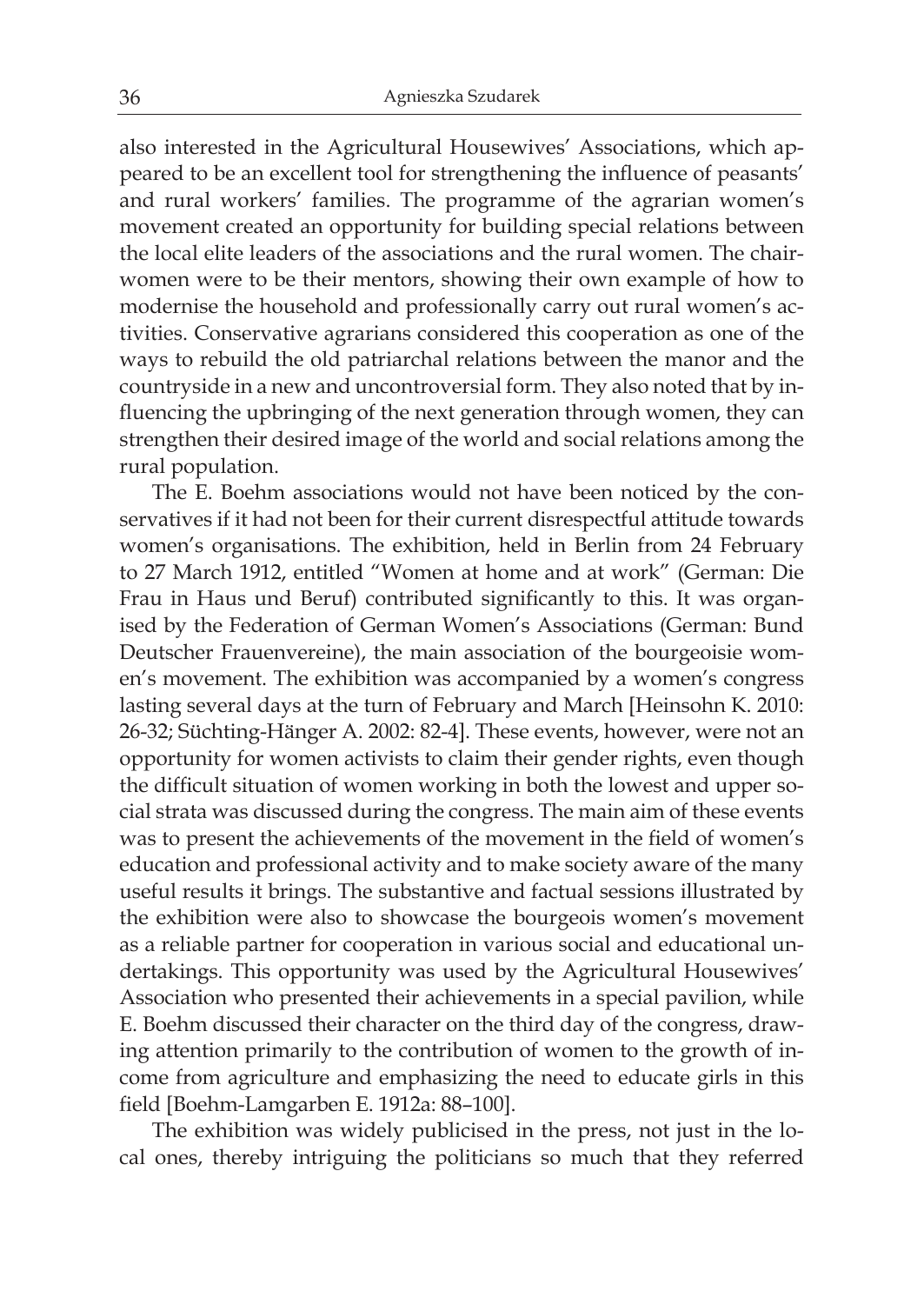to it during the February session of the Reichstag [*Verhandlungen des*  Reichstages... 1912: 339].<sup>6</sup> Agricultural Housewives' Associations aroused interests, mainly, due to their innovative, supra-state, rural-urban character and vision of women's productivity in rural areas. This program, although known in the eastern provinces of Prussia, aroused great interests in Berlin, not only among female activists, but also among members of the central agricultural organizations. It was significant because E. Boehm had been striving for it for years. Even before the opening of the exhibition, on 20 February 1912, she delivered a speech to the members of the German Agricultural Association (German: Deutschen Landwirtschafts-Gesellschaft) promoting progress in rural areas. From the discussion that followed, it was clear that the representatives of the rural elite, present at the meeting, were primarily interested in the concept of *femina oeconomica.* Women's empowerment was supposed to lead to an increase in the profitability of agricultural production, and by intensifying the activities of associations it was supposed to contribute to limiting the import of certain rural products [Boehm-Lamgarben E. 1912b: 241-59]. The growing income from the sale of products manufactured by women was the crowning argument here. In East Prussia alone, the turnover of the 18 sales points operating there in 1908 amounted to 482 000 marks. By 1913 there were already 35 such outlets and, thus, increasing their turnover to 1 004 000 marks [Schwarz Ch. 1990: 93]. Some agrarians saw other benefits in this concept as well. Such benefits were connected with the inclusion of women in the welfare policy in rural areas. Its assumptions were based on the conviction that an increase in family income would improve their living conditions, which in turn would limit migration of rural population to cities. In this way, a group of landowners, who, after 1908, partially supported the programme of the German Association for Rural Prosperity as a new approach to the fight against Landflucht, began to recognize the importance of the agrarian women's movement.

All the contexts indicated above converged in the views of Conrad von Wangenheim. This conservative agrarian, active in central agricultural organisations, was also one of the moderate supporters of H. Sohnrey's reforms. He understood that in the new industrial world, landowners, in order to strengthen their influence, had to seek agreement both with the world of large industry and with other social strata of the rural popula-

<sup>&</sup>lt;sup>6</sup> The report from the exhibition was also published, among others, in the Polish Formist magazine "Ster" in issue 6 of 1912.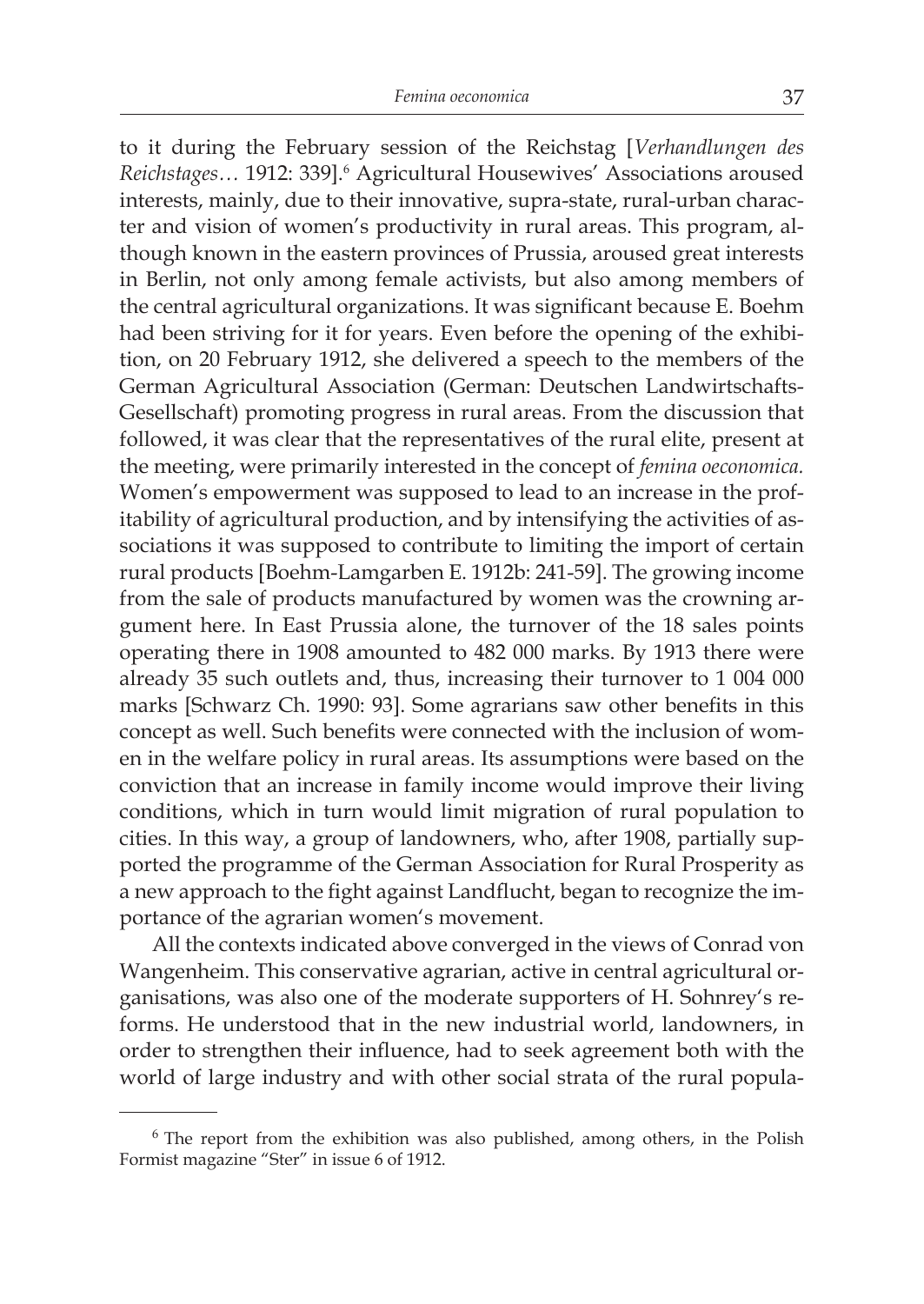tion, who also combined their modus *vivendi* with agriculture [Rede des Freiherrn... 1934: 75; Deutsche Tageszeitung... 1934: 88]. For him as a "nationalist propagandist", welfare policy in rural areas also had a patrioticnational dimension. It led to the economic strengthening of German peasants and, if not eliminated, then at least reduced the demand for seasonal workers coming from, among others, the Kingdom of Poland and Galicia [Stöcker G. 2011: 121].

# ELISABET BOEHM – AGREEMENT IN THE SHADOW OF RENUNCIATION

For E. Boehm, who for years aimed at establishing cooperation with agricultural organisations, the interest of agrarians' gathered around Conrad von Wangenheim in the Agricultural Housewives' Associations after the women's exhibition and congress in 1912 was her crowning achievement. Finalizing it, however, meant breaking the cooperation with the bourgeois women's movement. From the beginning of its activity, she strived to include her associations in the structures of the German Union of Women's Associations. She treated contacts with activists and participation in their congresses as a form of further education in the field of social work and activities related to the professionalization of women's activities in the household, as well as a source of inspiration in the search for various ways of activating women.7 However, this was opposed by some conservative activists from East Prussia, who were gathered around Toni, the Countess Bülow von Dennewitz's. They believed that the associations were to carry out only economic activities, without any social program and cooperation with the bourgeois women's movement [Schwarz Ch. 1990: 65-8; Sawahn A. 2009: 93-4; Kerchner B. 1992: 232-3]. E. Boehm was convinced, however, that it was possible to combine cooperation with agricultural organisations (providing access to professional knowledge) and the German Union of Women's Associations, especially, since in the last few years before World War I, it did not put radical, feminist demands first. This view, however, did not win her supporters from among the conservative agrarians, who in the early years of the 20th century distanced themselves from

<sup>&</sup>lt;sup>7</sup> Contacts with the bourgeois women's movement E. Boehm also had through her husband's sister Hanna Bieber-Boehm, who was one of the most significant activists of the turn of the 19th and 20th centuries [Schwarz Ch. 1990: 41–2].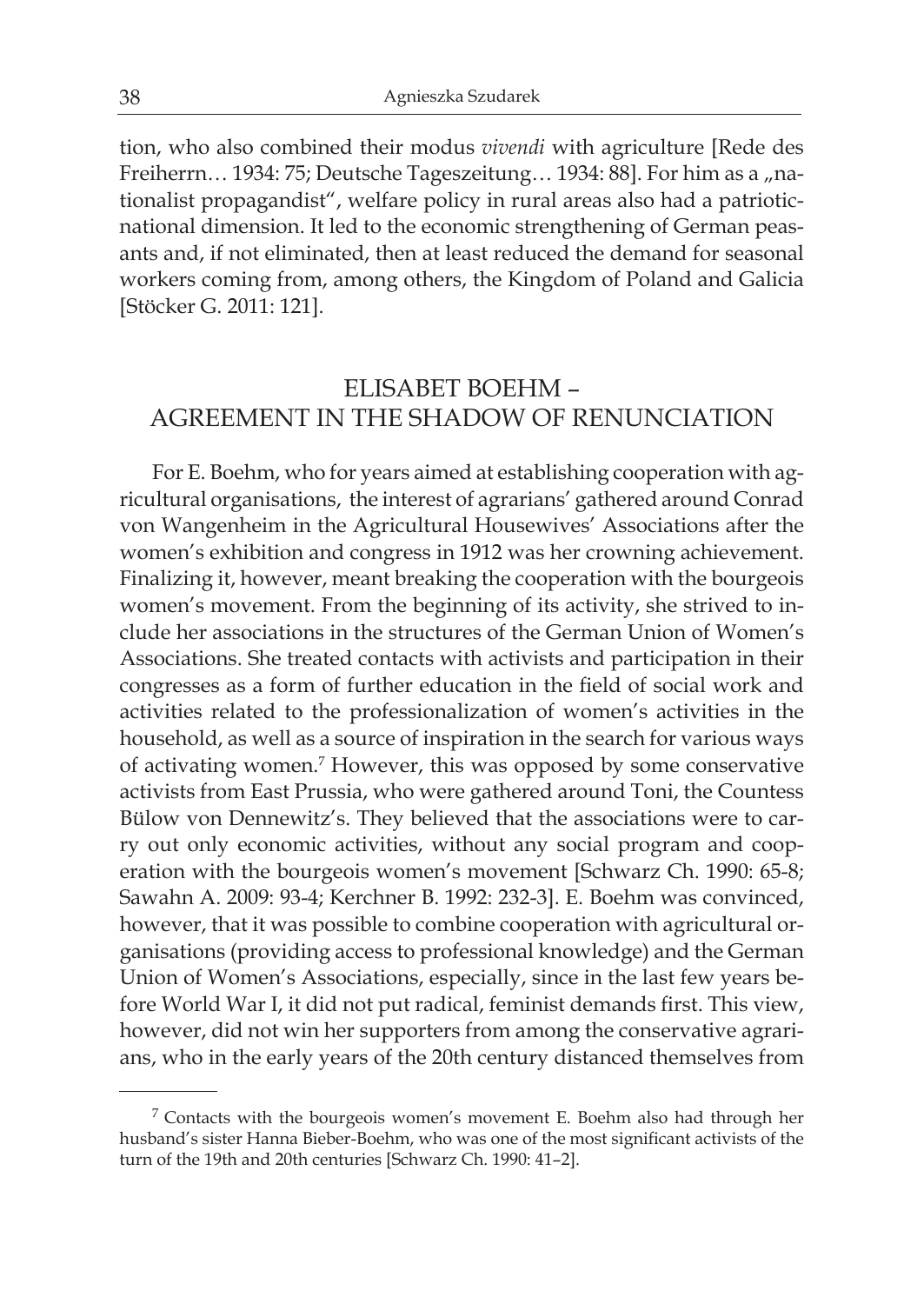her activities fearing the politicisation of rural women [Schwarz Ch. 1990: 37-8; Kerchner B. 1992: 233]. This issue returned in 1912/1913, when the circumstances of including associations in the structures of agricultural organizations were agreed upon. Although Conrad von Wangenheim did not strongly oppose E. Boehm's relations with the bourgeois women's movement, in June 1913, during the XXXIII Conference of Boards of the Prussian Chambers of Agriculture in Wiesbaden, she was unequivocally asked to suspend any contacts with the German Union of Women's Associations. It was decided, then, that as soon as possible the network of associations would be expanded, and they would, in the individual provinces, merge into associations under the authority of the Chambers of Agriculture. These, further on, would be merged into a national association to be supervised by the Royal Prussian National College of Economics [GStA PK: 7–14]. As mentioned earlier, these provisions were implemented in February 1914 [GStA PK: 28-31].

# RE-INTERPRETATION OF THE PROGRAM OF THE AGRARIAN WOMEN'S MOVEMENT

The Agricultural Housewives' Associations, functioning within the structures of agricultural organisations, were to implement the existing programme covering: education of women from higher social strata in rural areas in the field of rural households, further education of women from peasant families and families of agricultural workers in this field, awakening their interest in food production, running sales outlets for rural products and including female town dwellers in the activities of the associations. Although they were related to the empowerment of women, they were understood primarily as measures to build prosperity in rural areas, i.e. to prevent the outflow of people to cities. E. Boehm herself agreed with this interpretation of the programme after she became acquainted with the agrarian views on the subject at the turn of 1912 and 1913. Although she had already been in contact with the supporters of the Sohnrey's programme, the women's agrarian movement did not yet have the achievements to inspire them to cooperate. In 1903 Hugo Thiel, a senior official in the Ministry of Agriculture and at the same time the chairman of the German Association for Welfare in the Countryside, fascinated by associations as a platform for cooperation between women from cities and villages, encouraged her to inculcate them also in other provinces of Prussia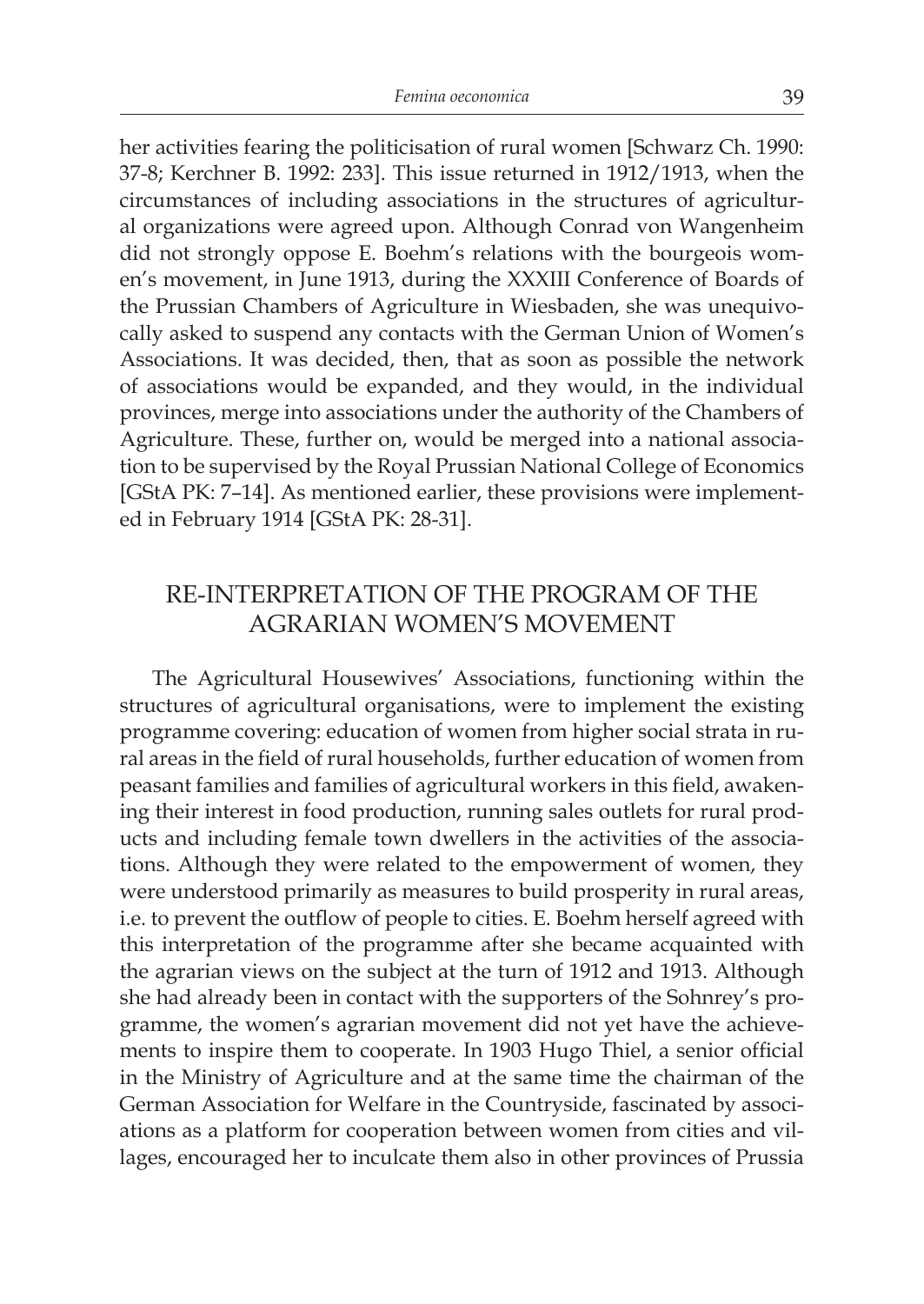[Schwarz Ch. 1990: 50; Wörner-Heil O. 1997: 26]. Adolf von Batocki, head of the Agricultural Chamber of East Prussia, was also very involved in the policy for prosperity in the countryside, but E. Boehm's contacts with the bourgeois women's movement distanced him from closer cooperation. Nevertheless, as the head of the Agricultural Chamber in Królewiec he agreed, in 1909, to include female activists in the department dealing with poultry breeding, so that women could gain expertise in this field [Maass L. 1912: 414].

The outbreak of war made it impossible to develop the activity of the Agricultural Housewives' Associations as organizations that were supposed to prevent the outflow of people, especially women, from rural areas. Nevertheless, theoretical considerations on this subject were formulated as early as 1912. In May, the German Association for Rural Welfare published a magazine entitled "Archiv für Innere Kolonisation", where women from land estates were shown occupations designed to influence the productivity of women in rural areas. These included fruit and vegetables processing, small-scale livestock farming, and cottage industry production of various products useful in the household. These works were to combine traditional methods and modern techniques resulting from the progress of civilization. It was also recommended that they should be disseminated in cooperation with women from small peasant households and workers' homesteads, including those established as part of the colonization campaign [Maass L. 1912: 415-6].

These issues were also addressed in the "Die Gutsfrau" magazine, which is associated with the agrarian women's movement. E. Boehm also published on its pages, commenting on the tasks of the wives of landowners in solving the problem of the lack of young women in the countryside. She believed that proper education of women was the key. However, she saw this issue more broadly, i.e. as part of a plan to improve social relations in rural areas, to ease tensions between landowners and farm workers and to bring about their harmonious cooperation within the framework of specific duties. By pointing out the importance of women's work in rural areas for the state and city dwellers, she also tried to build the prestige of agricultural activities, thus referring to the results of the research on the outflow of female labour from rural to urban areas. She also recognised the need to regulate the rules and working hours of women in rural areas, as was the case in the cities, but any attempts to discuss this issue resulted in resistance from conservative rural communities [Kerchner B. 1992: 239-240]. It seems that in interpreting the activity of the agrarian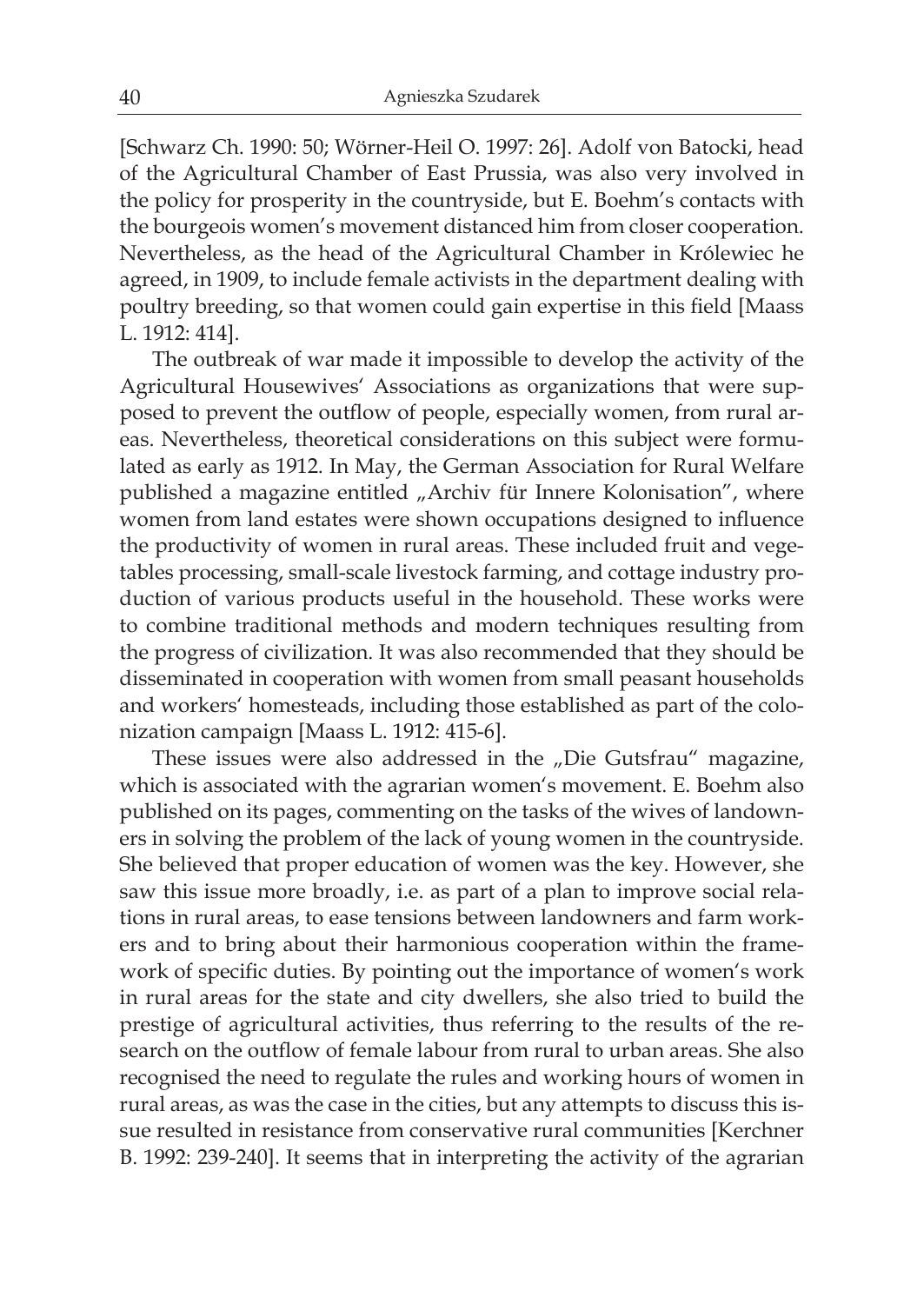women's movement as a fight against Landflucht, she also saw an opportunity to extend the program of her associations to include social issues that played an important role in the concept of building prosperity in rural areas, e.g. counteracting alcoholism, child care, or improving health care. As mentioned above, some female activists opposed this type of activity, believing that it would bring the association closer to the bourgeois women's movement. However, after establishing cooperation with agricultural organisations, E. Boehm could officially return to her plans and, under the banner of welfare policy, act to solve the so-called social issue in rural areas.

### CONCLUSIONS

The inclusion of the Agricultural Housewives' Associations in the fight against Landflucht was a result of the crisis in the milieu of the East Prussian agrarian community connected with losing the support of the German Conservative Party. The search for new solutions to help them consolidate their influence in rural areas determined the interest in the agrarian women's movement, the founder of which had been striving for years to cooperate with agricultural organisations dominated by them. Counteracting the outflow of the population, especially women from rural areas, did not mean, however, that the associations would undertake any additional activities. It was only connected with the re-interpretation of their programme. Until now, the centre of the programme has been to professionalise work in a rural household and to generate additional income resulting from women taking over certain agricultural production and breeding sectors within the framework of cooperation between representatives of all social strata living in rural areas and city dwellers. In 1912, this innovative formula was promoted during the exhibition "Women at home and at work" and aroused great interests through its potential for interpretation. Conrad von Wangenheim, representing the agrarian community interested in working with E. Boehm, saw the associations as a tool for increasing the profitability of land estates, consolidating the conservative world view in rural areas, and improving the living conditions of the families of small peasants and workers. All these elements were included in the formula of the fight against Landflucht. The activity of the associations, whose starting point was the construction of *femina oeconomica,* was connected with the income earned by women. This income was condi-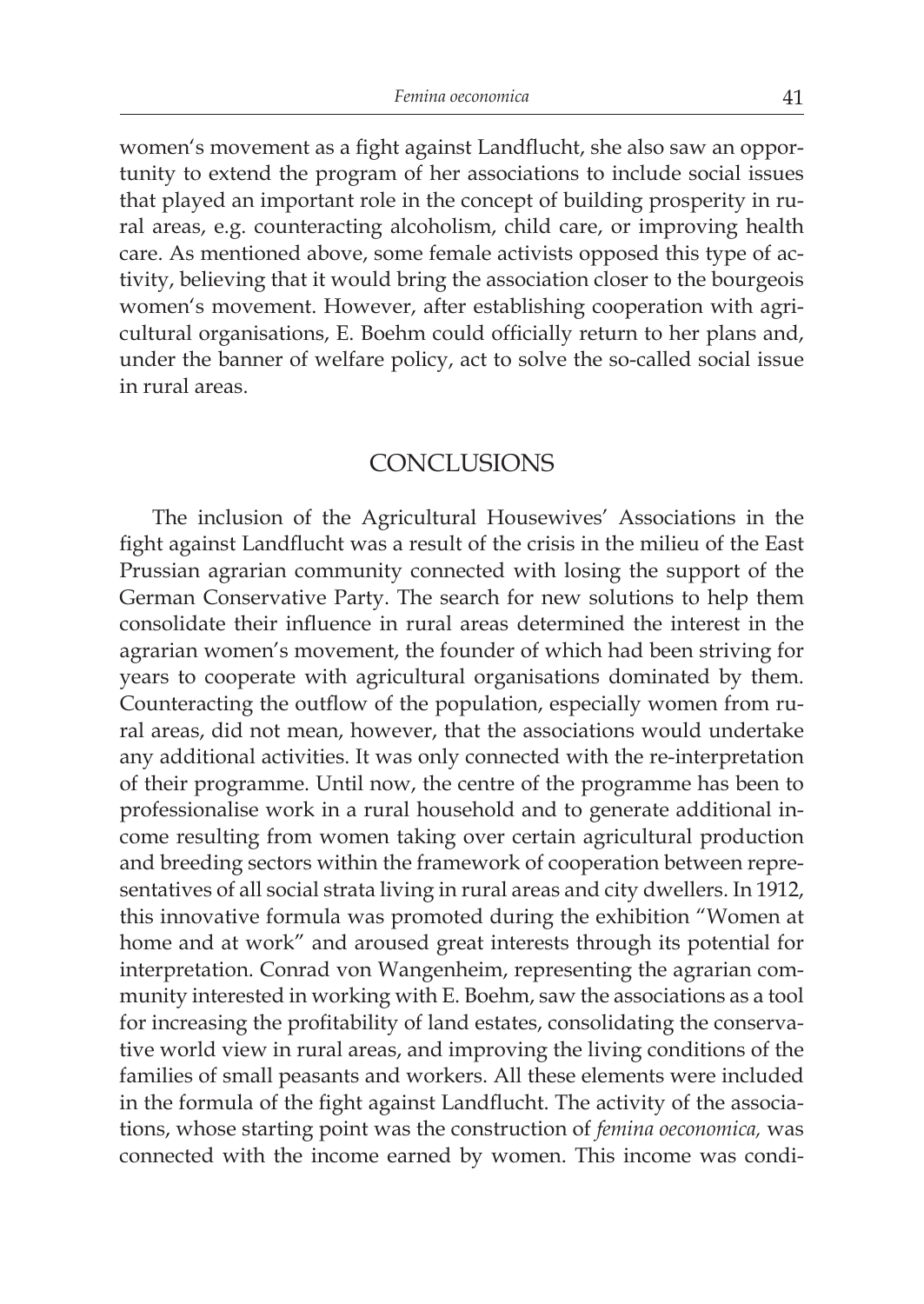tioned by appropriate knowledge, and the women from land estates were to pass it on to the women from lower social strata. This situation created hopes for building special relations of subordination and world-view unity. Additional income in the long term meant an improvement in living conditions in rural areas, which in turn were to have an impact on limiting the migration of the rural population to cities. Recognition of all these contexts by some agrarians made the Agricultural Housewives' Associations an attractive partner for cooperation, especially since a number of conservative and nationalist organisations had already been supporting themselves with the work of women. However, the support of agrarians, visible from around mid-1912, forced E. Boehm to give up on cooperation with the bourgeois women's movement, which ultimately had the effect of stabilising the identity of the movement, which, according to the founder's concept, was not supposed to have a conservative face. This issue is so important because during the First World War, and especially after its end, associations strengthened their importance and played a major role in the integration of the rural proletariat with the agricultural economy within the framework of the Weimar Republic's continued policy of prosperity. Therefore, they maintained the continuity of activity, the principles of which were laid down at the beginning of 1914, which is not emphasized by research on the agrarian movement of women, as well as the circumstances of its politicization.

## **REFERENCES**

#### **Literature**

Boehm E. (1941), *Wie ich dazu kam!*, Reichsnährstand Verlags-Gesellschaft, Berlin.

- Bridenthal R. (1984), *Professional Housewives: Stepsisters of the Women's Movement*, [in:] Bridenthal R., Grossmann A., Kaplan M. (eds.), *When Biology became Destiny. Women in Weimar and Nazi Germany*, Monthly Review Press, New York, 153-73.
- Bridenthal R. (1993), *Organized Rural Women in the Conservative Mobilisation of the German Countryside in the Weimar Republic*, [in:] Jones L. E., Retallack J. (ed.), *Between Reform, Reaction and Resistance. Studies in the History of German Conservatism from 1789 to 1945*, Berg, Oxford, 375-405.
- Brożek A. (1989), *Niemcy zagraniczni w polityce kolonizacji pruskich prowincji wschodnich (1886–1918)*, Instytut Zachodni, Poznań.
- Buchsteiner I. (1996), *Izba Rolnicza Prowincji Pomorze Zachodnie w latach 1896–1914*, Zapiski Historyczne, 59/4, 65-79.
- Chojecki D. K. (2019), *Zróżnicowanie kierunków odpływu ludności z rolnictwa na Pomorzu Zachodnim w latach 1928–1929*, Zapiski Historyczne, 84/2, 83-122.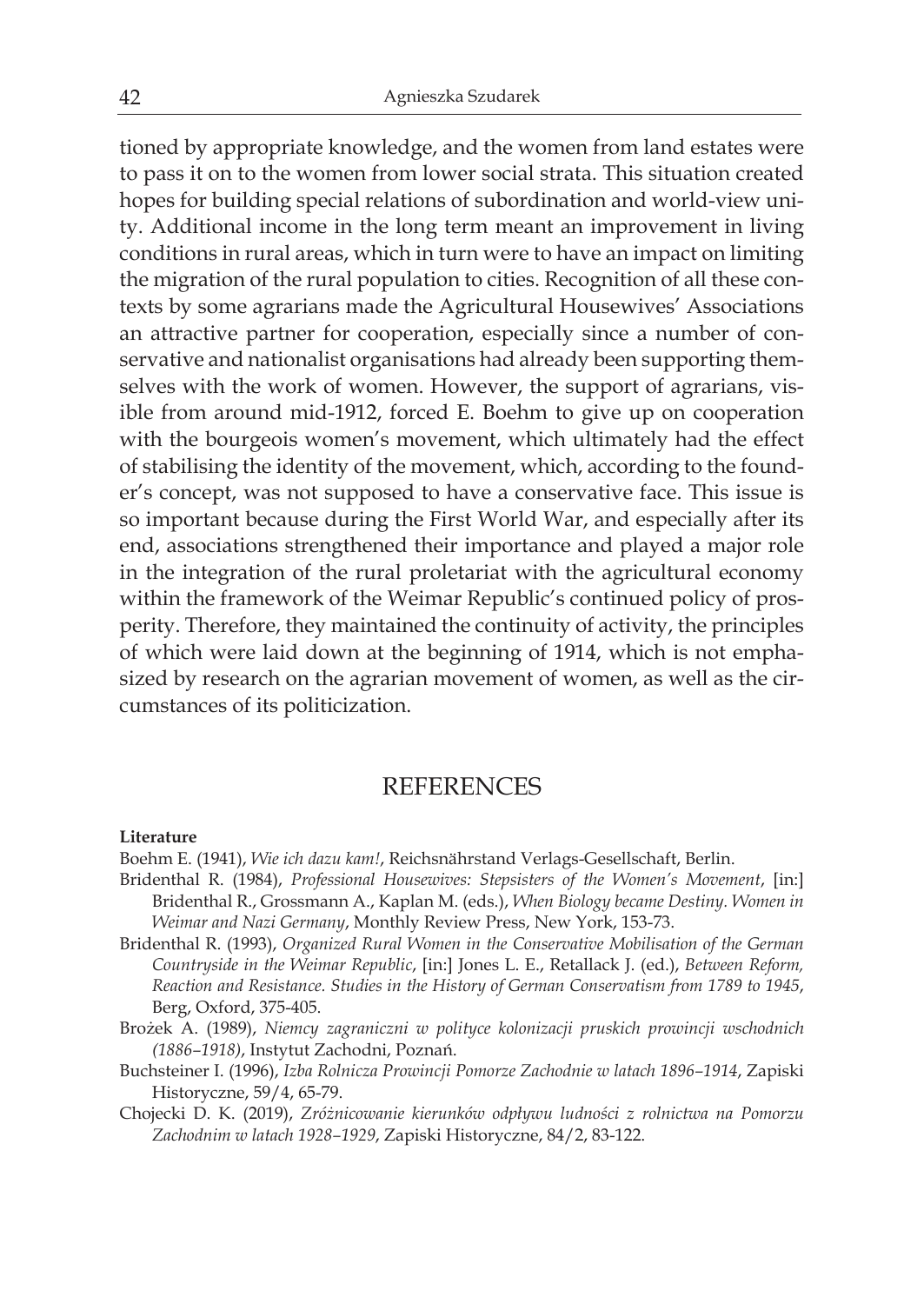- Drewniak B. (1966), *Emigracja z Pomorza Zachodniego 1816–1914*, Wydawnictwo Poznańskie, Poznań.
- Heinsohn K. (2010), *Konservative Parteien in Deutschalnd 1912 bis 1933. Demokratisierung und Partizipation in geschlechterhistorischer Perspektive*, Droste Verlag, Düsseldorf.
- Jones E. B. (2009), *Gender and Rural Modernity: Farm Women and the Politics of Labor in Germany*, *1871–1933*, Routledge, Farnham.
- Kerchner B. (1992), *Beruf und Geschlecht. Frauenverbände in Deutschland 1848–1908*, Vandenhoecj&Ruprecht, Göttingen.
- Kizik E. (2015), *Verein für Kaschubische Volkskunde w latach 1907–1914. Ludoznawstwo kaszubskie między niemieckością a polskością*, Zapiski Historyczne, 80/2, 31-51.
- Knapp U. (1984), *Frauenarbeit in Deutschland zwischen 1850 und 1933*. *Teil II*, Historical Social Research/Historische Sozialforschung, 29, 3-42.
- Koeller H. W. von (1999), *Die Pommersche Landwirtschaftskammer. Entwicklung und Leistung von der Gründung bis zum Ausbruch des Ersten Weltkrieges*, Böhlau, Köln–Weimar– Wien.
- Krzyżanowska N. (2013), *"Femina oeconomica", czyli o aporetycznej obecności kobiet w ekonomii*, Kultura i Edukacja, 4/97, 171-93.
- Retallack J. N. (1988), *Notables of the Right. The Conservative Party and Political Mobilization in Germany, 1876–1918*, Unwin Hyman, Boston-London.
- Rogowska B. (2018)*, Ekonomia feministyczna jako podejście heterodoksyjne*, Studia Ekonomiczne. Zeszyty Naukowe Uniwersytetu Ekonomicznego w Katowicach, 349, . 201-9.
- Roller K. (1994), *Frauenmigration und Ausländerpolitik im Deutschen Kaiserreich. Polnische Arbeitsmigrantinnen in Preussen*, Dieter Bertz Verlag, Berlin.
- Sawahn A. (2009), *Die Frauenlobby vom Land. Die Landfrauenbewegung in Deutschland und ihre Funktionärinnen 1898 bis 1948*, DLG Verlag, Frankfurt/Main.
- Schwarz Ch. (1990), *Die Landfrauenbewegung in Deutschland. Zur Geschichte einer Frauenorganisation unter besonderer Berücksichtigung der Jahre 1898 bis 1933*, Gesellschaft für Volkskunde in Rheinland-Pfalz e. V., Mainz.
- Schwarz Ch. (1991), *Im Zeichen der Biene. Elisabet Boehm und der landwirtschaftliche Hausfrauenverein*, Landsmannschaft Ostpreußen, Hamburg.
- Schwarz Ch., Natzmer F. von (1998), *"Frauen im Zeichen der Biene" die Geschichte der deutschen Landfrauenbewegung,* [in:] *Elisabet Boehm und die Landfrauenbewegung*, Husum, 31- 96.
- Steinbeck N. (1997), *Bürokratisierung und betriebliche Rationalisierung. Die preußischen Landwirtschaftskammern und die Entwicklung der Agrarverfassung im wilhelminischen Kaiserreich*, Peter Lang, Frankfurt/Main.
- Stępiński W. (1995), *Naczelne organizacje rolnicze na Pomorzu Zachodnim wobec odpływu ludności wiejskiej z prowincji w latach 1870–1900*, [in:] Borzyszkowski J., Wojciechowski M. (eds.), *Migracje polityczne i ekonomiczne w krajach nadbałtyckich w XIX i XX w.*, Instytut Historii i Archiwistyki UAM, Instytut Historii Uniwersytetu Gdańskiego, Toruń– Gdańsk, 70-91.
- Stöcker G. (2011), *Agrarideologie und Sozialreform im Deutschen Kaiserreich. Heinrich Sohnrey und der Deutsche Verein für ländliche Wohlfahrts- und Heimatspflege 1896–1914*, V&R unipress, Göttingen.
- Süchting-Hänger A. (2002), *Das "Gewissen der Nation". Nationales Engagement und politisches Handeln konservativer Frauenorganisationen 1900 bis 1937*, Droste Verlag, Düsseldorf.
- Szudra D. (2005), *Ludność pruskiej prowincji Pomorze. Przemiany w ruchu naturalnym i migracyjnym w latach 1914–1939*, Wydawnictwo Naukowe Uniwersytetu Szczecińskiego, Szczecin, 39-45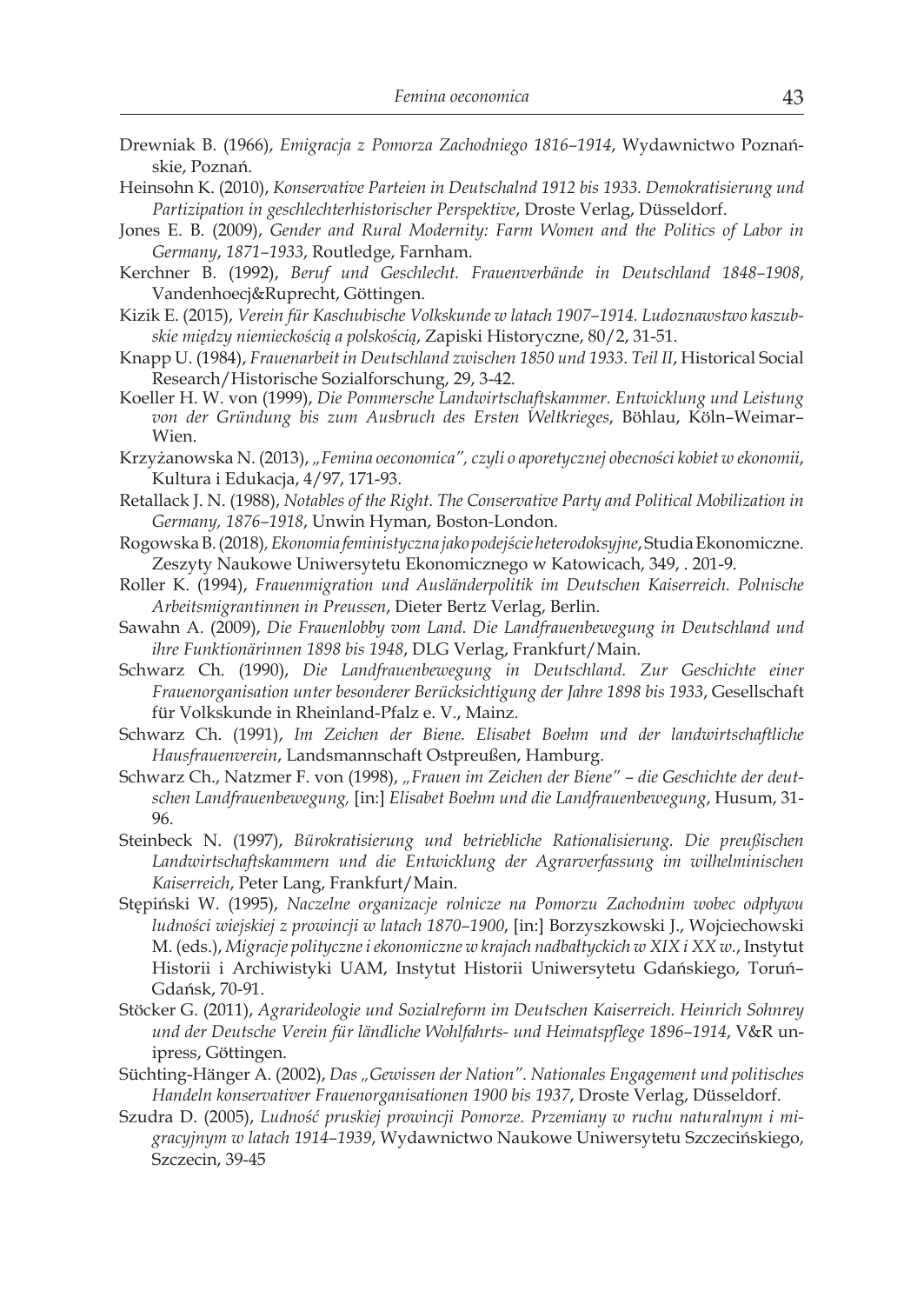- Szurgacz H. (2014), *Położenia prawne robotników polskich zatrudnionych w Rzeszy Niemieckiej w latach 1880–1918,* Czasopismo Prawno-Historyczne, 66/2, 67-107.
- Vögele J., Woelk W. (2002), *Der "Wert des Menschen" in den Bevölkerungswissenschaften vom ausgehenden 19. Jahrhundert bis zum Ende der Weimarer Republik*, [in:] Mackensen R. (ed.), *Bevölkerungslehre und Bevölkerungspolitik vor 1933*, Leske und Budrich, Opladen, 121- 32.
- Vonderach G. (2015), *Studium na temat robotników rolnych Maxa Webera z roku 1892 w kontekście historycznym i regionalnym*, Roczniki Historii Socjologii, 5, 29-39.
- Wajda K. (1969), *Migracje ludności wiejskiej Pomorza Wschodniego w latach 1850–1914*, Zakład Narodowy im. Ossolińskich, Wrocław.
- Wajda K. (1968a), *Junkierstwo wschodniopruskie wobec odpływu robotników z rolnictwa na przełomie XIX i XX wieku*, Komunikaty Mazursko-Warmińskie, 4, 573-88.
- Wajda K. (1968b), *Robotnicy rolni w Prusach na przełomie XIX i XX wieku: zaostrzenie ustawodawstwa*, Kwartalnik Historyczny, 75/1, 24-40.
- Wörner-Heil O. (1997), *Frauenschulen auf dem Lande. Reifensteiner Verband 1897–1997*, Archiv der Deutschen Frauenbewegung, Kassel.
- Wörner-Heil O. (2010), *Adelige Frauen als Pionierinnen der Berufsbildung. Die ländliche Hauswirtschaft und der Reifensteiner Verband*, Kassel University Press, Kassel.

### **Archive materials**

Geheimes Staatsarchiv Preußischer Kulturbesitz Berlin-Dahlem (GStA PK), I. HA Rep. 87 B, Nr. 20546.

#### **Sources published**

- Boehm-Lamgarben E. (1912a), *Der Anteil der Landfrau an der landwirtschftlichen Werterzeugung*, [in:] *Der Deutsche Frauenkongreß. Berlin, 27. Februar – 2. März 1912. Sämtliche Vorträge herausgegeben im Auftrage des Vorstandes des Bundes Deutscher Frauenvereine von Dr. Gertrud Bäumer*, Teubner, Leipzig-Berlin, 88-100.
- Boehm-Lamgarben E. (1912b), *Organisation der Hausfrauenvereine auf dem Lande*, Jahrbuch der Deutschen Landwirtschafts-Gesellschaft, 27/1, 241-59.
- *Deutsche Tageszeitung Nr. 90. 19 Jahrgang, Montag, den 19. Februar 1912. 19. Generalversammlung des Bundes der Landwirte im Sport-Palast* [in:] Wangenheim H. von (ed.), *Conrad Freiherr von Wangenheim, Klein-Spiegel, I. Lebensbild, II. Briefe und Reden*, Dt. Verlagsges, Berlin, 1934, 86-92.
- Putlitz F. E. zu (1912), *Probleme der landwirtschaftliche Frauenarbeit*, *Der Deutsche Frauenkongreß. Berlin, 27. Februar – 2. März 1912. Sämtliche Vorträge herausgegeben im Auftrage des Vorstandes des Bundes Deutscher Frauenvereine von Dr. Gertrud Bäumer*, Teubner, Leipzig-Berlin, 87-88.
- *Rede des Freiherrn von Wangenheim im Preuß. Haus der Abgeordnete am 2. Juni 1902*, (1934), [in:] Wangenheim H. von (ed.), *Conrad Freiherr von Wangenheim, Klein-Spiegel, I. Lebensbild, II. Briefe und Reden*, Dt. Verlagsges, Berlin [in:] *Conrad Freiherr von Wangenheim Klein-Spiegel, I. Lebensbild, II. Briefe und Reden,* red. H. Freiherrn von Wangenheim, Berlin, 1934, s. 72–75.
- *Verhandlungen des Reichstages*, Vol. 283, *Stenographische Berichte. 16. Sitzung. Donnerstag den 29. Februar 1912*, Berlin 1912.
- Wangenheim H. Freiherr von (1934), *Conrad Freiherr von Wangenheim (1849–1926),* [in:] *Pommersche Lebensbilder,* Bd.1: *Pommern des 19. und 20 Jahrhunderts*, Stettin, 351-69.